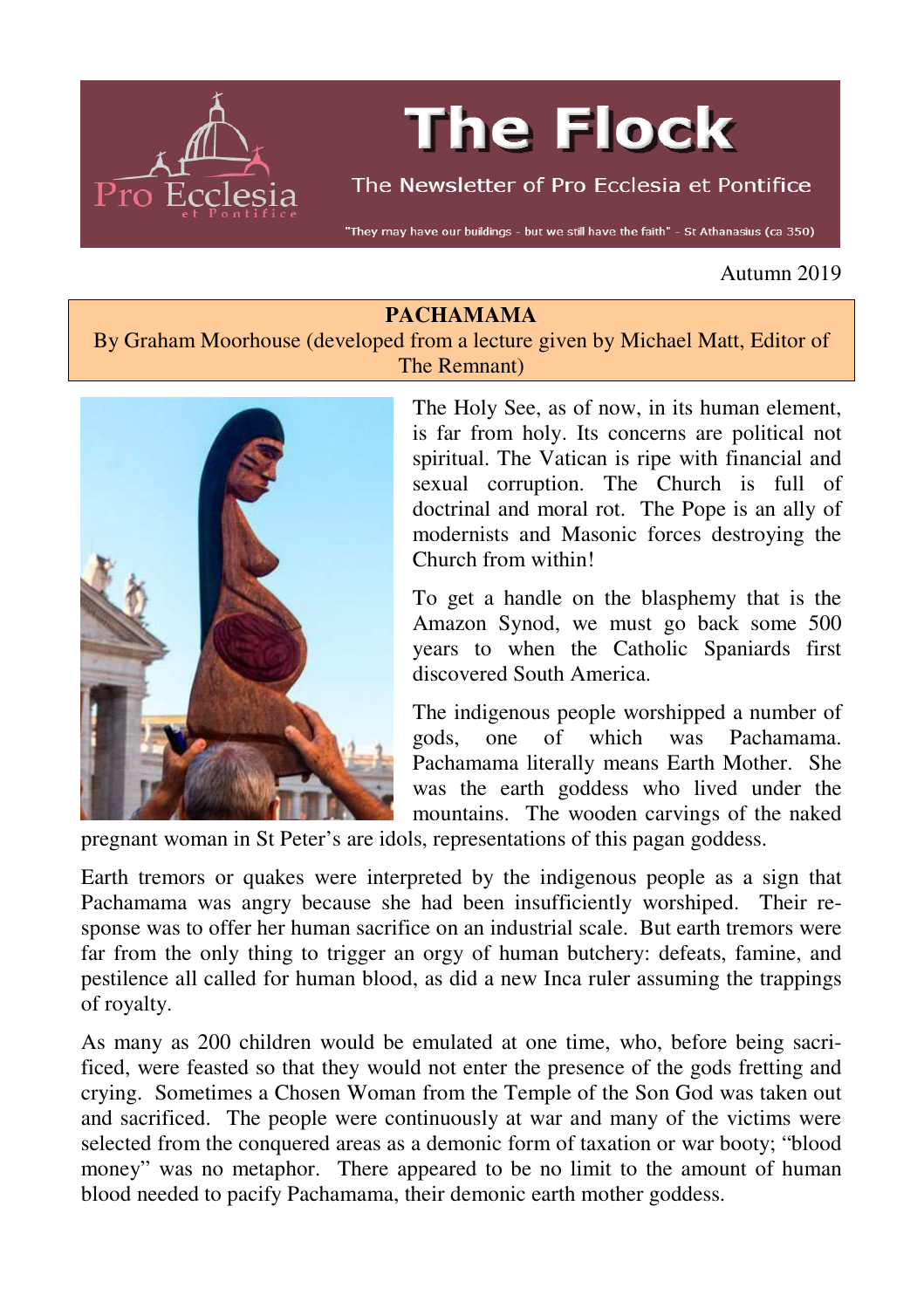The Spanish knew they had their hands full as soon as they set foot in the New World. It was pretty scary over there. The Spanish needed help; they needed a great deal of help to deal with the satanic hell into which they had stumbled. The Conquistadors were so appalled by what they had found that they were ready to go to war to put an end to the slaughter, and may well have done so had it not been for the intervention of our Heavenly Mother. Our Lady of Guadalupe appeared as a pregnant, mixed-race woman to an Indian, Juan Diego, and speaking to him in his native tongue, identified herself as the Virgin Mary, Mother of the one true God.

Our Lady came to a people enslaved by demons to claim them for her Son. She came down to earth in order to teach the indigenous people about the one true God, who was not their demonic, blood-thirsty, Earth Mother goddess, but rather the God who threw the stars into their orbits and knit you and me together in our mothers' wombs, the God who became Man and died on a cross to redeem us so that the indigenous peoples of the world could go to heaven like the rest of us. And because of her, by 1539, a mere eight years after her appearance to Juan Diego, almost 9,000,000 indigenous peoples had converted to Catholicism and had been baptized by a handful of Franciscan missionaries. It's the most miraculous missionary achievement in the history of the Church.

Why is Pachamama the mascot of the Amazon Synod? Why, when no one had ever heard of this little wooden voodoo-like doll before, is it suddenly centre stage? Our Lady of Guadalupe is revered and loved as their heavenly mother to this day by millions in South America ... and she wasn't mentioned at the Amazon Synod, isn't that odd? Instead, pagan idols representing the demonic earth mother goddess Our Lady defeated 500 years ago are enthroned in the Vatican by Bergoglio! If this is not the abomination of desolation foretold by Scripture, I don't know what is.

## **Subterfuge, Propaganda, and Blatant Lies**

There's been so much subterfuge, so much propaganda, so much blatant lying leading up to the Amazon Synod, it is important for Catholics to take a hard-nosed look at what is actually going on, however painful that may prove. Pope<sup>1</sup> Francis is a puppet who is dancing to the globalist tune of Masonic puppet-masters. However, it is important to note that he is a very willing puppet, and he and they have been planning this media stunt, the Amazon Synod, for a several years.

It was clear exactly what the outcome was going to be long before the starting pistol was fired. Back in March 2019, for example, the Remnant columnist, Elizabeth Your, covered the Vatican eco-conference of world religious leaders called - wait for it -

 $\overline{a}$ 

 $1$  On the interest of accuracy, it has to be acknowledged that among Catholics there is a growing and significant uncertainty as to whether Bergoglio is actually pope. More and more of the faithful are questioning this, but this is an issue that is not ours to resolve. Like others, we have our doubts, but we leave it to Christ and/or His Church to ultimately determine the truth.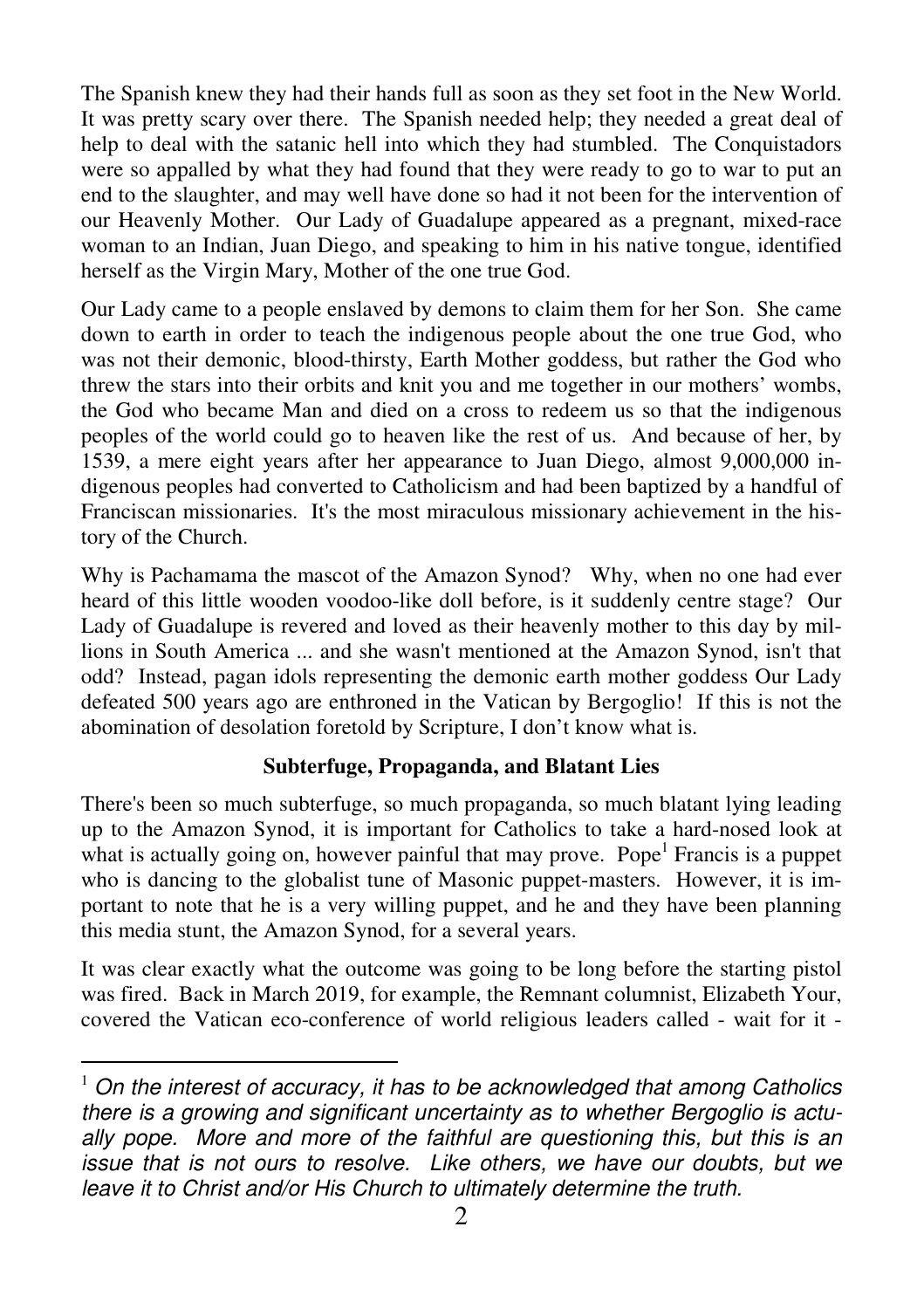*Religions and the Sustainable Development Goals, Listening to the Cry of the Earth and to the Poor*. That phase, *sustainable development goals*, gives the game away, that's UN code-speak for population control, environmentalism, climate change, abortion, the entire globalist hogwash of the godless Marxist left, *"the errors of Russia"* as Our Lady of Fatima neatly summed it up just over a hundred years ago.



This wasn't about listening to anyone, least of all these poor indigenous people in their feathers the Vatican is cynically exploiting for propaganda purposes. This was all a facade, a smoke screen. Aside, just as Americans don't walk around in David Crockett bearskin hats, neither do the people of the Amazon walk around in feathers - in fact, most of them live in cities just like the rest of us.

So what was it really all about? It's about getting the Pope, the most

important spiritual leader on the planet, to bless and approve a bizarre fusion of the post-Conciliar church, i.e. the Novus Ordo church, and the New World Order - that's it in a nutshell.

And they're not going giving up any time soon; there's another one of these circuses in the pipeline, so hell-bent are they on forcing this garbage down our throats. Bergoglio is now coming out with a video message, promoting yet another similar Vatican extravaganza in May 2020, which is going to be yet more of the same old same old. Here is Pope Francis speaking recently:

> *"Dear brothers and sisters, in my encyclical Laudato si' I invited everyone to cooperate in caring for our common home. We need a global compact on education aimed at developing a new universal solidarity and a new humanism. So, I wish to endorse a global event to take place on the 14 May 2020."*

# **Who are the Puppet Masters Pulling Bergoglio's Strings?**

Some of the puppet masters pulling Frances's strings have been identified. One of the participants, for example, in the Amazon Synod and in its planning was the economist Jeffrey Sachs. Jeffrey Sachs is director of the Earth Institute at Columbia University. He also serves as an advisor to the Marxist Bernie Sanders in his presidential campaign.

Two years ago the Remnant reported that Pope Francis had a private meeting with Jeff Sachs, and The UN Secretary General Ban Ki-moon, in his papal apartment; that's how cosy these guys are. And ever since Jeff Sachs has been waltzing in and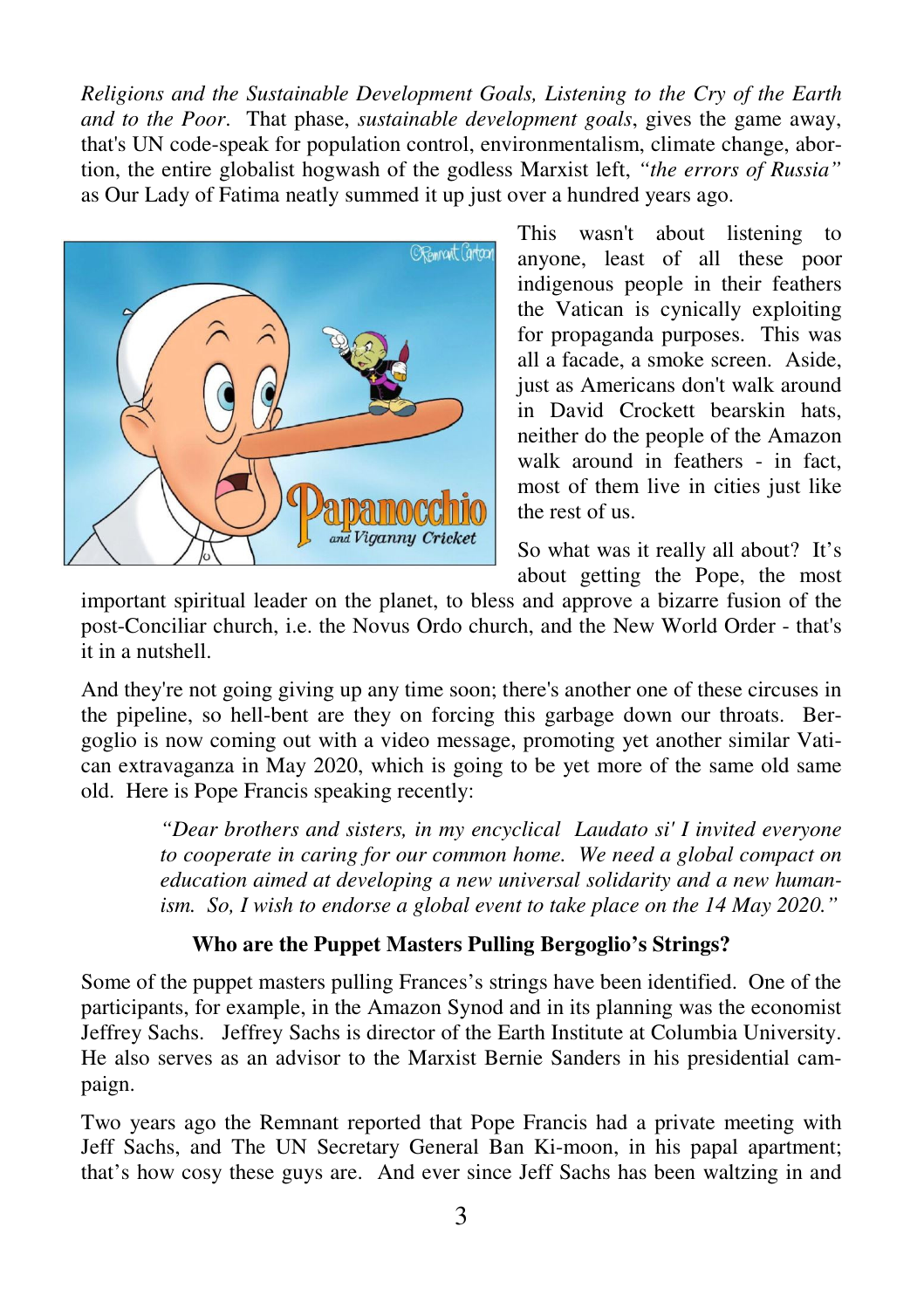out of the Vatican, preparing the world and preparing the Church for the Amazon Synod.

Mr Sachs has built a career out of telling us that Armageddon is round the corner if we don't stop burning fossil fuels, and telling us about overpopulation and fertility rates needing to be lowered. And how does he plan to do that exactly? - abortion, contraception, and promoting sodomy and compulsory "sex education" for toddlers worldwide, of course. And this guy is an honoured guest of Pope Francis and his Amazon Synod. Doesn't that make your flesh creep?

The following are some extracts from speeches of good friend of Bergoglio, Jeffrey Sachs:

- 1. *"It's a profound honour for me to have just a moment with all of you gathered as you are at the sustainable Amazonas foundation in Manaus, a wonderful foundation led by the most remarkable Dr Vertgelio Venana, and I know that you have with you also another most remarkable person, bishop Marcelo Sanchez Sorondo of the Chancellor of the Pontifical Academy of Sciences and Pontifical Academy of social Science."* Note: Bishop Sorondo invited the American Marxist and presidential hopeful, Bernie Sanders, to speak at the Vatican, because Sanders' views *"are very analogous to that of the pope."*
- 2. Posing outside the White House and smirking like the proverbial Cheshire Cat, *"We are celebrating together the gift of Laudato si', Pope Francis' passionate, eloquent, wise, compelling encyclical on our common home."*
- *3. "We know that Democrats have a lot of power if they choose to use it. I expect them to use it. I expect Bernie Sanders and Elizabeth Warren and other progressive leaders to be saying we're not going to let our country get wrecked."*
- *4. "We're celebrating together the gift of Laudato si'."*

Another puppet-master identified is Paul Ehrlich (Professor of Population Studies and Biological Sciences, Stanford University). Way back in 2017, again in the pages of The Remnant, they published an article called *The Vatican UN alliance, Architects of Death and Doom*. This article exposed how Pope Francis's Pontifical Academy of Social Sciences had invited none other than Paul Ehrlich to speak at the Vatican. Here is an excerpt from one if this anti-Christ nut-job's speeches:

> *"What are some of the other things involved in population programs one of the things is actually, and it may start again now with Obama, we've gotten rid of the Mexico City Policy<sup>2</sup> , which the Republicans, who want to kill*

 $\overline{a}$ 2 The Mexico City policy is a United States government policy that blocks U.S. federal funding for non-governmental organizations that provide abortion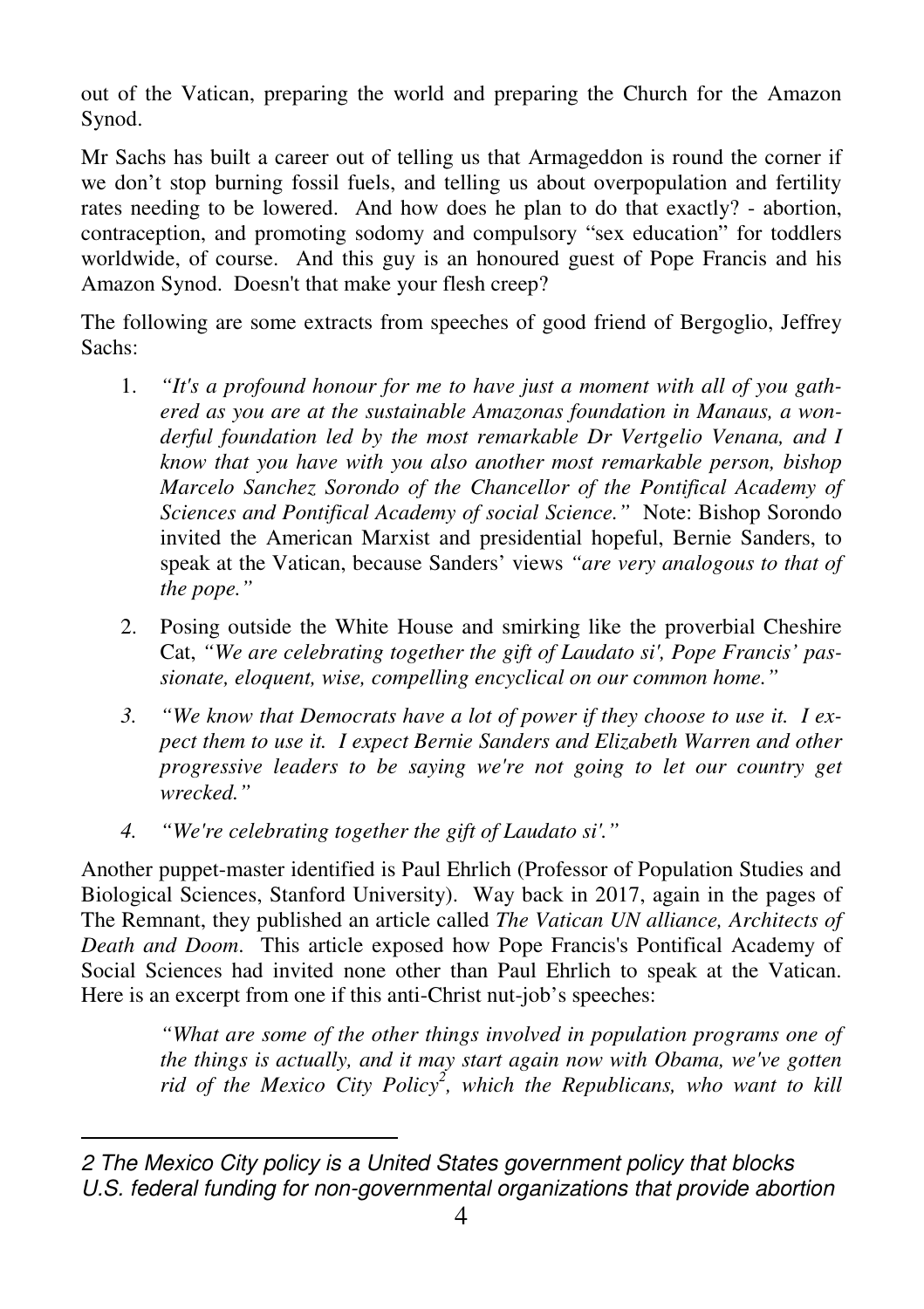*women wherever can have introduced many many times. You've got to un*derstand but when you refuse to give women access to safe abortion, all it *does is kill women. We also know that when you bring family planning programs into areas, you also tend to modernize and educate people. So one of the things is also making access to contraception worldwide for all sexually active people."* 

Mr Ehrlich is even for punishing nations that don't embrace his radical population control guidance. It all makes sense, we were all informed at the Amazon Synod press conferences that the most serious, clear and present threat to humanity are population and climate change deniers. We must all be cajoled in to lockstep with this; it's a religion for these people.

Then from the Church's side (there are far too many to mention them all) one of the bizarre character who's heading up the Amazon Synod, is Archbishop Erwin Kräutler. He is one of our favourites (he helped to write the Instrumentum Laboris - he's also 100% in favour of women priests, by the way). This "successor of the Apostles" bragged: *"I have never in my life baptized an indigenous person, and also do not have the intention of ever doing so."*

# *"Listen to the cry of the earth,"*

First up, it's important to understand that the people behind this synod are not Catholics, they are Modernists. The heresy of Modernism has dogged the Church for a hundred years, but after Vatican II it flooded into the Churches bloodstream like rattlesnake venom. The Modernist does not worship the Christian God, he worship, if one can call it worship, a sort of pantheist god, an ethereal, ever-changing god within. G.K. Chesterton best summed this up when he wrote that when Jones worships the god within, Jones worships Jones. It is a small dolly step from worshipping the god within to worshiping forest spirits and earth demons - indeed, there has been a cult of Gaia, another one of these pagan earth deities, at the UN for decades.

Pachamama is the Dragon Mother Earth Goddess; she is at the Synod because she is *Mother Earth*. We heard again and again in the run-up to the Synod, "listen to the cry of the earth," i.e. listen to the cry of Pachamama, the demon earth mother goddess. We can see why she's all over Rome now, she is Mother Earth, she is the object of their worship. Francis is now in bed with globalist, neo-pagan advocates of the same old pagan religions which deified the earth before the coming of Christ. We heard this in the synod hall, again and again, with fanatical religious fervour, *"we must do something; we cannot commit sins against the earth."* One Brazilian bishop went so far as to declare we all have to confess our sins against Mother Earth, against the environment. It's all back; this is what this whole Pachamama thing is all about.

 $\overline{a}$ counselling or referrals, or advocate decriminalizing abortion or expanding abortion services.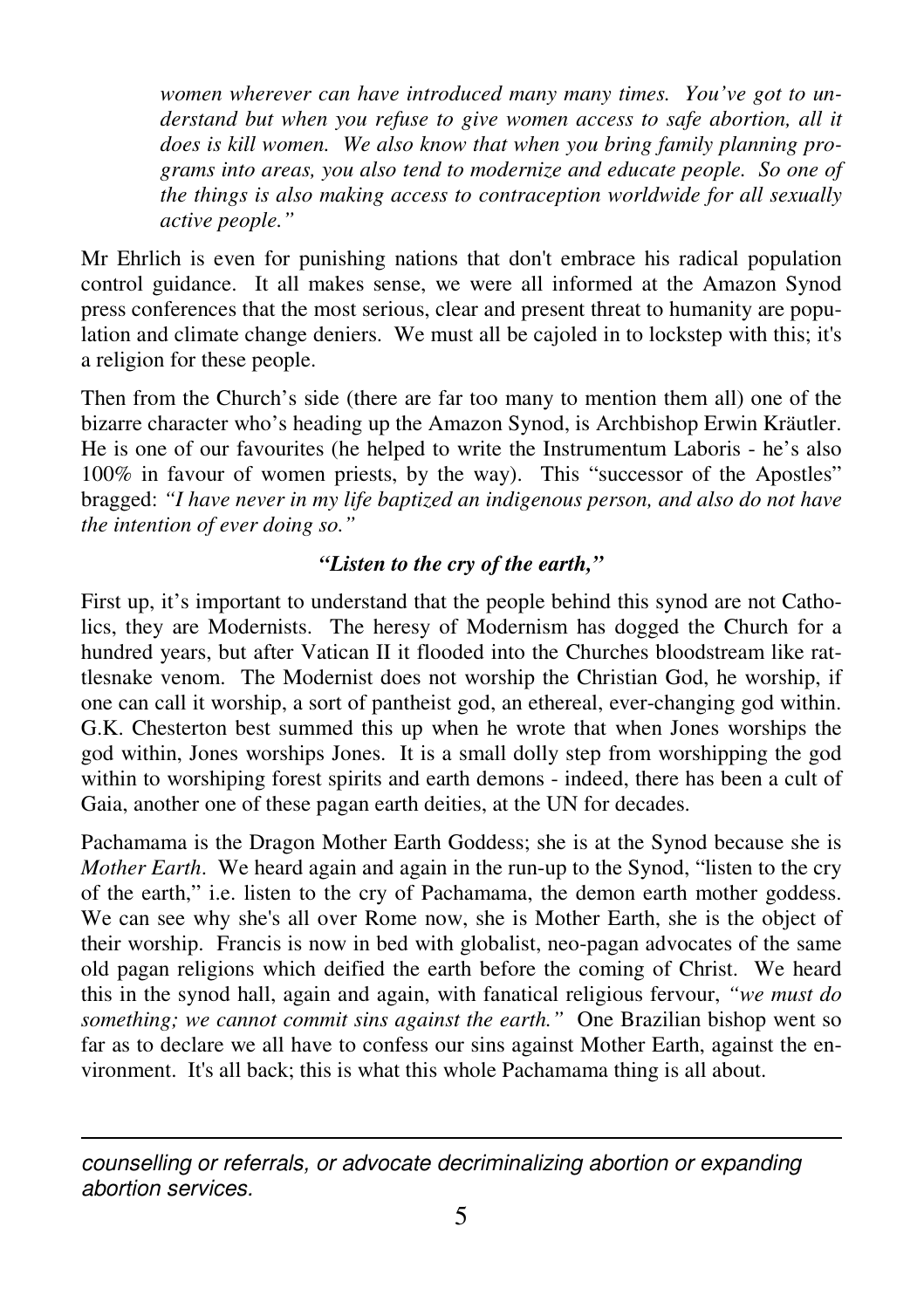It's no surprise Our Lady of Guadalupe was ignored at this modernist circus. And Our Lady of Guadalupe is not the only Marian devotion in South America completely ignored. The shrine of Our Lady of Aparecida, Brazil, boasts the second largest basilica in the world and attracts over 10,000,000 visitors a year, and she is also venerated as the Queen of Brazil. Significantly, she first appeared the very year that organized Freemasonry began with the founding of the Grand Lodge of England on June 24th 1717. Population control fanatics like Jeff Sachs and Paul Erlich would not have been comfortable with Our Lady of Aparecida because she is also the patroness of pregnant women and newborn babies.

Francis tells us that this new church of his is the church with the Amazon face. Rather, his new church is the church with a Masonic face. This is a face of Freemasonry because what this is all about is the big one world vision, the one world church, the new world order. So it stands to reason, of course, that Our Lady of Fatima was also ignored, despite the fact that just this year in May, Brazil was officially consecrated to the Immaculate Heart of Mary and to Our Lady of Fatima in the Presidential Palace itself, in the presence of the President of Brazil.

## **The Catholic Maccabees**

Some young fellows who call themselves the Catholic Maccabees<sup>3</sup> had had enough and took matters into their own hands, they removed the pagan idols from the Vatican and tossed them ceremoniously into the Tiber. These young men are now the toast of Rome. Thank God for them, because when historians look back at the Amazon Synod of 2019, those young men hopefully will be what is remembered. It's like Boniface taking an axe to the tree worshiped by the pagan Germanic tribes, or it's like St Jerome famously slapping the face of an Arian Bishop. Wouldn't it be wonderful if these young men were what the Amazon Synod was ultimately remembered for?

The Vatican wants to find these young men and maybe even prosecute them. You know what Francis, go right ahead because we're all Catholic Maccabees now. We all threw Pachamama into the Tiber and we're proud of it, so go right ahead, lock us up in your Regina Coeli prison, and see how far you get. Because, guess what, the Catholics of the world are on to you and we stand shoulder to shoulder with these young Maccabees and we say to you Holy Father: for God's sake pack up your pagan goodies, and you and your Marxist pals can get the hell out of our Church.

What is the real evil of the Amazon Synod? - women deacons, no, it's not the women deacons - nor the married priests. The real evil is that Our Lady Queen of Heaven and Earth, the Mother of God, was ignored by the princes of the Church, while the old demonic pagan goddess that she defeated 500 years ago was ceremoniously carried

 $\overline{a}$ 

<sup>&</sup>lt;sup>3</sup> The leader of these young men has been identified. His name is Alexander Tschug*guel. He is a 26-year old, recently married, Austrian, who converted at the age of fifteen from Lutheranism. There is a YouTube Video of him being interviewed that can be enjoyed here: https://www.youtube.com/watch?v=dt0QddQkyU0*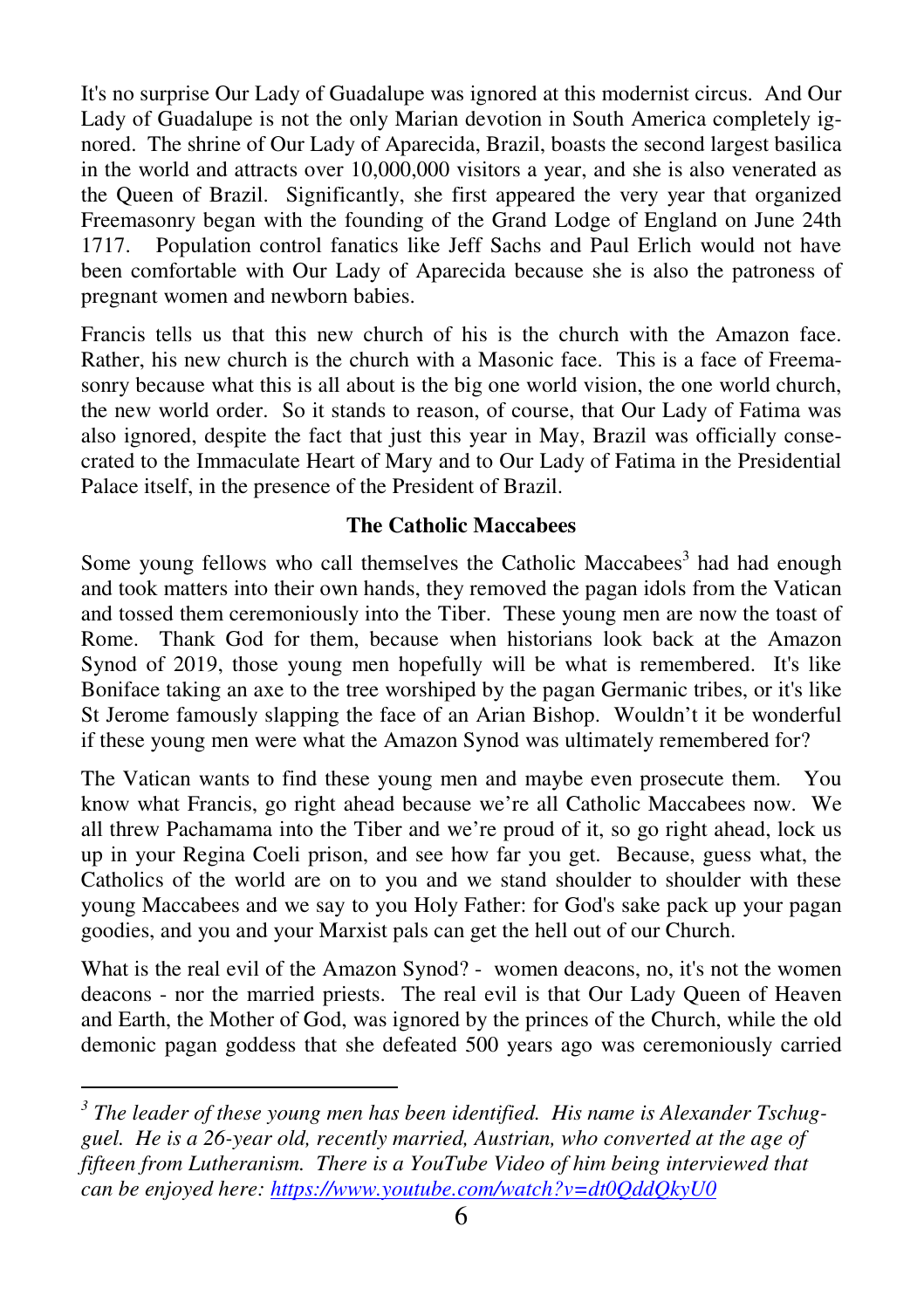back into the heart of Christendom, into the basilica of St Peter's itself and blessed by the supposed Vicar of Christ on earth. I don't know exactly how one deals with that, what they're doing to the Church and to everything we believe, and everything we hold sacred and love. No faithful Catholic on seeing all of this revealed for the monstrous evil that it is can fail to act according to his own circumstances of life. This must be resisted with every ounce of strength we have.

Our Lady of Guadalupe pray for us, Our Lady of Aparecida pray for us, Our Lady of Fatima pray for us. Viva Cristo Rey.

## **THE THREE MORPHS OF MARXISM GET WOKE, GO BROKE**

To understand how the left got where it is today, we need to go back to Marx and trace why and when it morphed into something different.

Classical Marxists saw the world in very simplistic terms: there were the noble working classes and there were the evil capitalists. The evil capitalist exploited the noble working classes. Consequently, the noble working classes would inevitably become poorer and the evil capitalists richer. This was obviously unsustainable and eventually the noble working classes would rise up in a bloody rebellion. It is important to note that in Marx's mind the Jews and evil capitalists where closely linked concepts. Further, in Marx's understanding of history, this revolution was inevitably, i.e. it wouldn't need any input from a Communist cadre.

# **Morph No: 1**

Inexplicably, from the left perspective the working classes didn't spontaneously rise up. Perversely, the working classes were doing rather well under capitalism, any chance of them spontaneously starting a revolution had been killed off by roast beef and package holidays. This caused a crisis for Marxists in the early part of the twentieth century. They decided if the working classes were too apathetic to raise up spontaneously, what was needed was a cadre of agent provocateurs, men with the skills to ferment unrest, just like the Masons had successfully done in the French Revolution. Interestingly, these agent provocateurs needn't come from the working classes, they could come from the intelligentsia or even the hated bourgeoisie.

They had some small success with this policy: the Russian Revolution was the result of agent provocateurs exploiting discontent in the Russian navy for example. And the Spanish Civil War was the result of Russian agents radicalising and financing Spanish Marxists. But the latter made the mistake of slaughtering innocent and unarmed Catholic priests, nuns, bishops and even junior seminarians by the thousands, which, inevitably, brought the Spanish military in on the side of civilisation. The left received a bloody nose on this occasion, which it still endlessly whinges about even till today: it was, obviously, very undemocratic of Franco not to allow them to continue their murderous spree unhindered, just when they were enjoying it so much.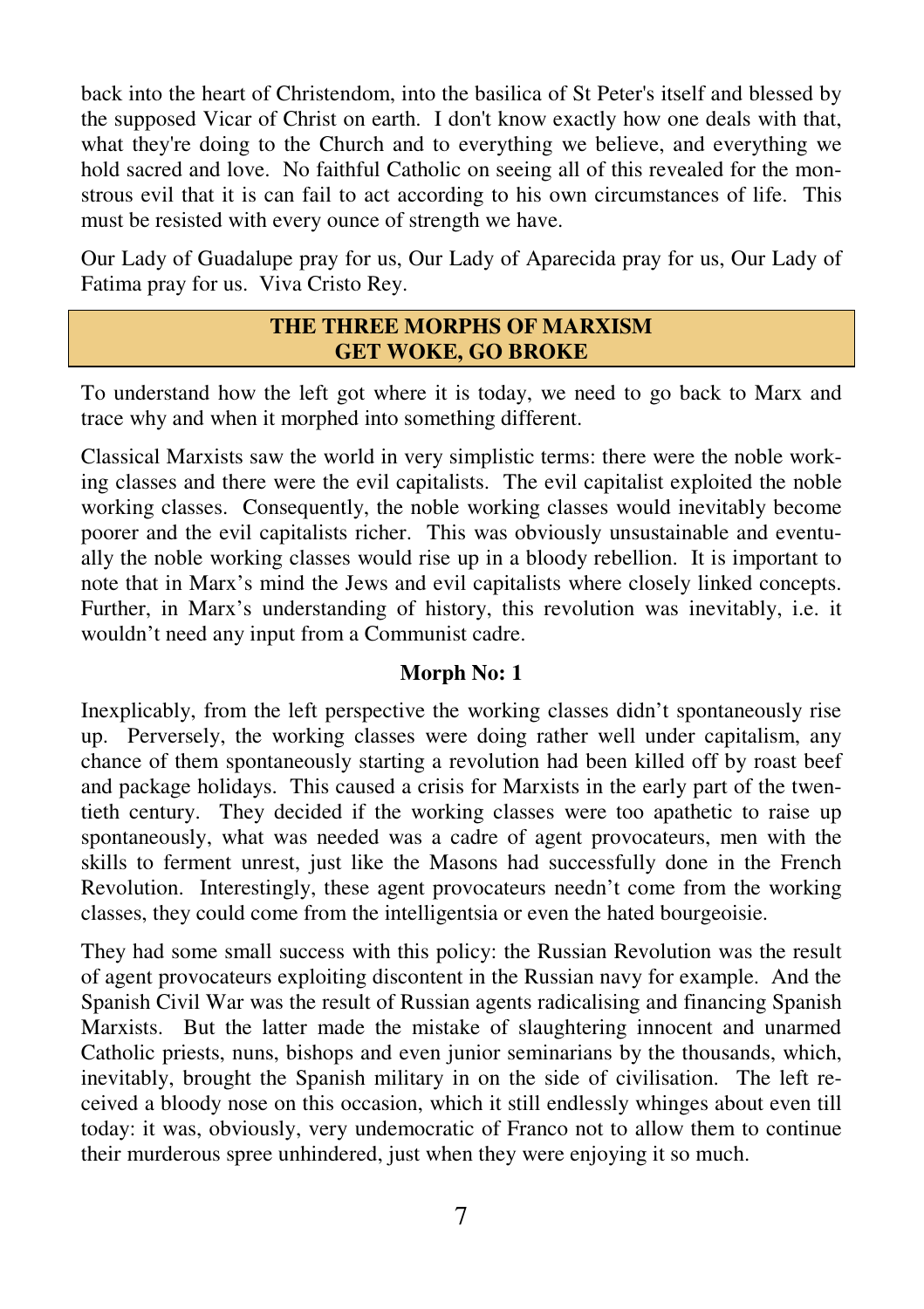## **Morph No: 2**

The failure of the working classes to respond to agent provocateurs caused yet another crisis in the left in the 1930s. A number of socialist thinkers, notably Hitler, Mussolini and Franklin Roosevelt, but many others, reached the conclusion that the only way to bring about the (ill-defined) socialist utopia they hankered after was with strong central government under a strong leader. This strong central government would control everything directly or indirectly: education, production, services, health, transport, infrastructure, media, the courts, policing, etc. - much I suppose like England today, although we have taken it a step further, with the state dictating where and when you can smoke, what you should eat (even penalising you for not following the government's dietary guidelines) and what we may think and say (with the police asking people to report anybody saying anything that supposedly offends them). This desire of the left for big government was the genesis of the Fascist parties in both Germany and Italy.

Some may object: if the Fascist and Communist are so closely related why where there such bloody conflicts between them? Well, that is often the way, movements hate what they see as heresies, because they see them as a deviation from the original purity. Just consider the conflict between Shi`ites and Sunni Muslims. From the outsider's perspective they are very similar ideologies, yet they have been slaughtering one another continuously for fourteen centuries.

Franklin Roosevelt is on record as admiring both Hitler and Mussolini. Further, Lenin congratulated Mussolini, who was a former leading member of the Italian Communist Party, on forming the Italian Fascist party. Even the Holocaust came out of the left; it was the upshot of Hitler's socialist mindset that, like Marx, equated the Jews with the hated capitalists. The Nazis hated the Jews for exactly the same reason that Marxists like Corbyn lead parties infested with anti-Semites.

#### **Morph No: 3**

The twenty-first century was the century that Marxists finally washed their hands of the working classes. They had failed to rise up spontaneously as Marx had confidently predicted. They had failed to rise up in response to agent provocateurs as Lenin and others had hoped. The final straw was that they had turned their back on big government when they voted on mass for Orange Man and Brexit. Madam Clinton famously denounced them as a bunch of deplorables and stated that they were unredeemable. They were denounced in the UK because they were stupid and didn't know what they were voting for when they voted for Brexit - and they were also racist

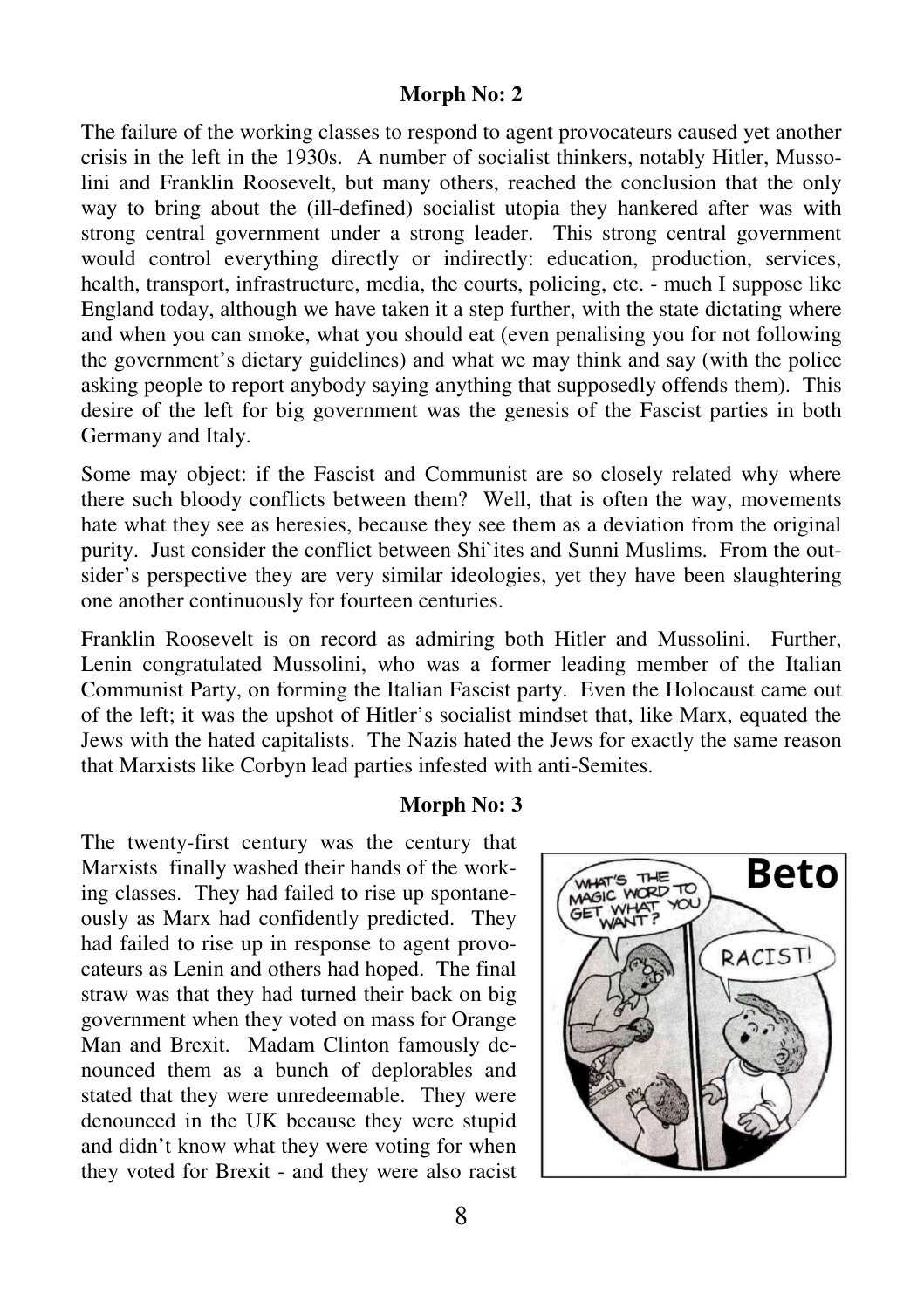for so doing. Well, one can't have it both ways: if we voted for Brexit because we were racists, our motives would indeed be ignoble, but you cannot also argue we didn't know what we were voting for, but contradictions have never bothered the left.

The left has Hegelianism embedded in its DNA, consequently it is forced to view everything through the narrow lenses of power and conflict - "tribalism" in a word. So it has been compelled to seek new "underdogs" to replace the working classes it had just abandoned. It settled on black people, women, homosexuals, transvestites, Muslims, vegetarians, vegans, grossly fat people and a mentally challenged, sixteen-yearold, school dropout, climate change activist, the list is to all intents and purposes endless: Oxford University has just banned clapping in case it "triggers" students of a nervous disposition! There are however some groups positively excluded from the list: gay conservatives, ex-gays, trannies who regret their transition, black conservatives, Israelis, Christians in general and traditional Catholics in particular ... and also, of course, preborn children. Thus it is a hate crime to photograph a Koran in a toilet pan, but high art to photograph a Bible in a toilet pan. And while showing a graphic picture of a black criminal shot by police would be applauded, showing a picture of a child killed by an abortionist would be judged an offensive outrage. Morph No: 3 of the left goes under the label of "intersectionality", which must qualify as one of the ugliest words ever coined.

Someone has explained it as the Retired St George Syndrome. St George in retirement misses the adrenalin rush, the adulation of the crowd and the opportunities for virtue signalling that he enjoyed when slaying a large fire-breathing dragon. So he comes out of retirement to seek ever smaller dragons to slay and finally finishes up waving his sword at imaginary dragons.

This latest morph (Morph No: 3) of the left is doomed because these groups are not homogenous. What has an Indian heart surgeon in Surrey have in common with a Caribbean dustman in Doncaster for example? The answer is absolutely nothing apart from the utter triviality of similar skin complexions. As for Muslims, Shi`ites have been slaughtering Sunnis and Sunnis slaughtering Shi`ites for fourteen centuries, and both regularly butcher Ahmadiyyas - in fact in Iran it is a crime for an Ahmadiyyas to even claim to be a Muslim. Gays have little in common with Queers. I suspect that the "gay rights" movement will sooner or later begin to splinter just as it did in Nazi Germany in the 1930s, where the butch gays finishing up as the officer corp. of the Brown Shirts while the fems ended up in the camps ... where the butches had sent them. In England, I suspect, it will be the trans issue that will split the LGBT movement. As for women, only about six percent of British women currently identify as feminists! And with trans committing suicide at nineteen time the rate of the general population, one can only say "good luck" trying to build a election campaign on the backs of such a desperately tragic constituency.

And then there are of course the irreconcilable difference between these "oppressed" groups, with Muslims, for example, regularly tossing gays of high rise buildings. It is amusing watching left-wing heads exploding over the standoff in Birmingham with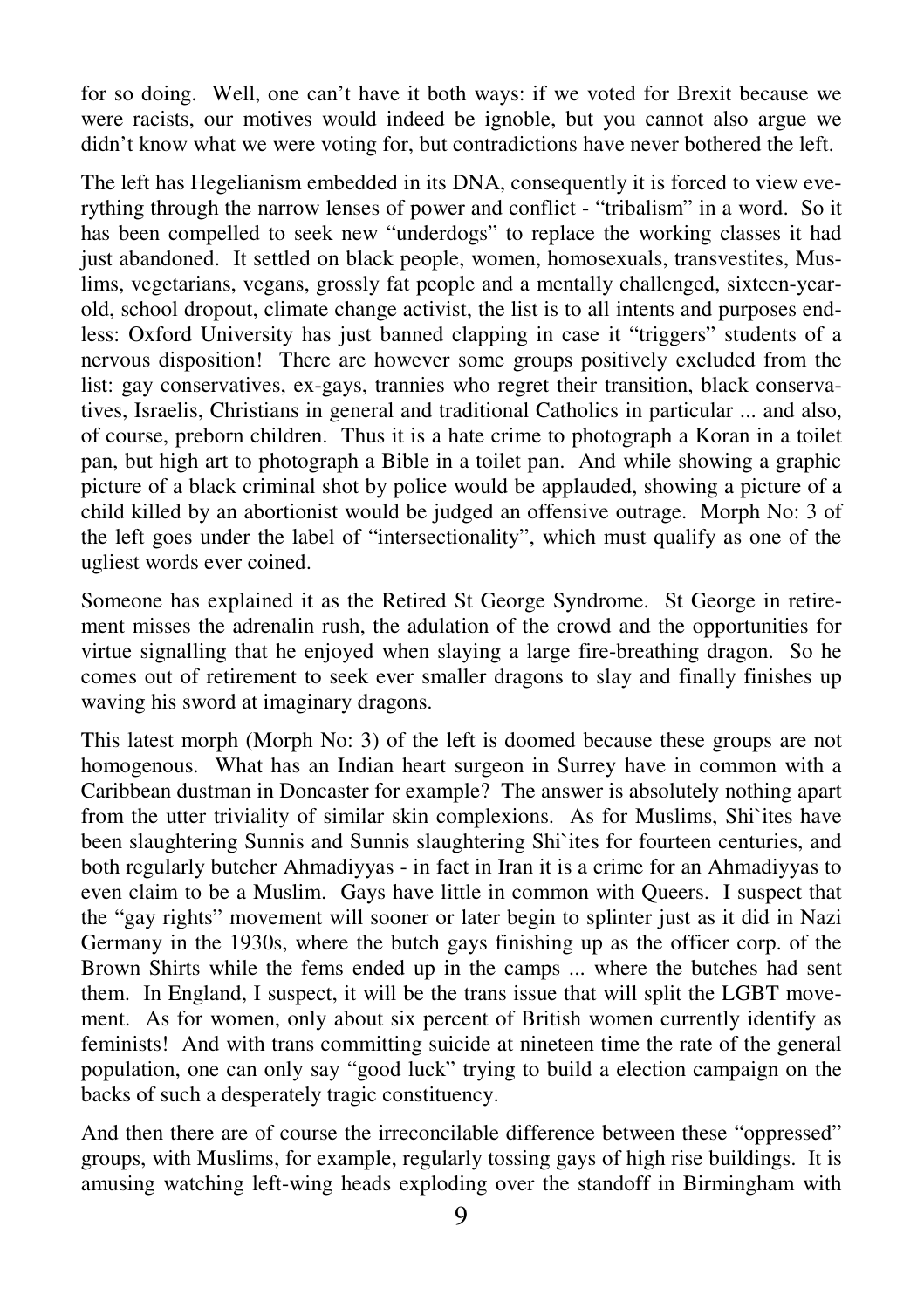Muslim parents protesting the sexualising of small children by LGBT activists in primary schools. The left can't decide whether to be homophobic or Islamophobic, but then any ideology that believes you only have to append "phobe" to a noun to win an argument must - one is surely at least entitled to hope - have a fairly limited shelf-life.

What does the future hold for the left? Not a lot I suspect: have you ever met an Albigensian? - of course not. Yet they flourished in southern France in the twelfth century. What set them apart as heretics was there veneration of sterility, and the sterile will never inherit the earth. The left today similarly worships and promote sterility: artificial contraception, abortion, sterilisation, sodomy, and they also never tire of deriding the Christian family. Their neo-Marxists' chickens are now coming home to roust. It is estimated that 50% percent of the left-wing colleges in the USA will go broke within the next ten years! They are the victims of their own success, having preached sterility for decades their supply of seed-corn is drying up. One left-wing college in the USA has seen its intake plummet by 94% since 2010!

The swamp creatures are the product of Marxist propagandists posing as educators in Western left-wing dominated colleges and universities<sup>4</sup>. At this rate Trump won't need to drain the swamp, the swamp will drain itself.

Christian colleges, on the other hand, are flourishing. Christian colleges have seen their intake increase on average by 20% since 2003: four or five of them have seen their intakes triple, and Trinity University has actually quadrupled its intake in the same period!

These exciting developments underline two laws of the universe: 1) The fruitful shall inherit the earth, and 2) Get woke, go broke.

## **THE HISTORY OF BENEDICTION By Philip Goddard**

Benediction in the form that we know it is a very recent rite, but it has much older roots. In the later Middle Ages it became customary in monasteries to sing the *Salve Regina* at the end of every day, a practice which survives in our own time, when we sing the *Salve Regina*, or one of the three other anthems in honour of Our Lady appropriate to the current season, after the end of Compline. In the eleventh century, when this custom seems to have begun, there were so many monasteries that most laymen lived within easy walking distance of at least one, and it was accordingly quite normal for lay people to attend monastic services. They persuaded their parish priests to imitate the monastic practice in their own churches, and it was not long be-

 $\overline{a}$ 

<sup>4</sup> A classic example of this would be Cambridge University cancelling a speaking engagement by Jordan Peterson, the Canadian clinical psychologist and a professor of psychology at the University of Toronto, because he isn't willing to mindlessly spout the latest quasi-religious dogmas of the cultural Marxists on campus.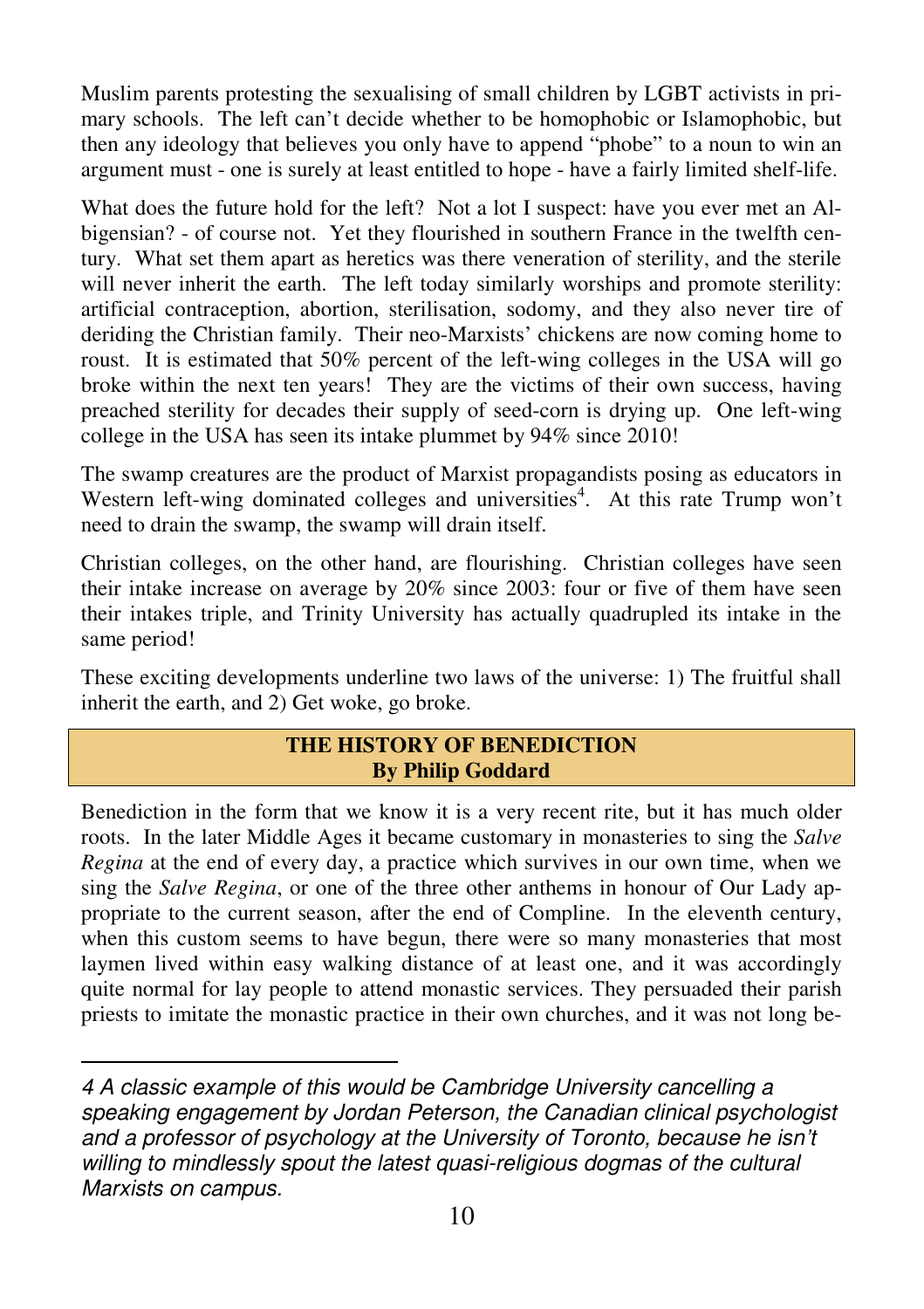fore the simple singing of the Marian anthem, and its accompanying collect, was supplemented with other prayers, notably the Litany of the Saints and hymns in the vernacular. The latter, known as "laude", seem to have originated in Italy. The Franciscan Jacopone da Todi (1236-1306) is best known as the author of the *Stabat Mater*, but he was also a prolific composer of vernacular hymns and laude, for example the *Pianto de la madonna de la passione del figliolo Iesu Cristo* (Lament of the Madonna for the Passion of her son Jesus Christ), which is cast in the form of a dialogue between Our Lady, a messenger and the Jewish crowd (it is reproduced, with a translation, in the Penguin Book of Italian Verse).

From Italy the custom spread to France, Germany, England and the Low Countries. It was strongly reinforced by the foundation of guilds and confraternities of lay people for the specific purpose of holding evening devotions in honour of Our Lady. It was not however until the sixteenth century that the exposition of the Blessed Sacrament during these devotions began, at first it seems in the Low Countries. It was perhaps a natural development from the great increase in devotion to the Blessed Sacrament which was such a marked feature of the later Middle Ages, exemplified particularly in the establishment of the feast of Corpus Christi by Urban IV in 1264. If anything the attacks on the doctrine of the Real Presence by mediaeval heretics such as Berengar of Tours and later by the Protestant reformers intensified rather than diminished this devotion among the faithful. The devotions of the Quarant' Ore, which comprise a series of litanies and prayers sung or recited in the presence of the exposed Blessed Sacrament over a period of forty hours, began in Milan in 1534 and was introduced to Rome by St. Philip Neri in 1548. Approved by Clement VIII in a bull dated  $25<sup>th</sup>$ November 1592, it spread rapidly thereafter. Since Vatican II its celebration has unfortunately become rare, though it is still observed every year in a number of places, including the London Oratory.

In the seventeenth century the newly composed Litany of Loreto began to be substituted for the Litany of the Saints, and the singing of the *Salve Regina* itself was increasingly omitted. The modern rite of Benediction was beginning to take shape. But it would be wrong to suppose that at this stage Benediction followed the same format everywhere; as a non-liturgical service it was very much open to the influence of local preferences and customs.

The association of the hymns *O Salutaris* and *Tantum ergo* with Benediction seems to be a feature of the first half of the nineteenth century. The inclusion of the Divine Praises and Psalm 116 *Laudate Dominum*, with its antiphon *Adoremus in aeternum*, is later still. I have a number of devotional books from the first half of the twentieth century. In the earliest of these, "The Catholic's Manual" of 1903, Benediction concludes immediately after the blessing with the antiphon *Adoremus*; there is no Psalm 116 and the Divine Praises are included as an optional extra, to be recited after the end of Benediction if desired. In "The Key of Heaven", which dates from around 1925, the Divine Praises (described as "Act in Reparation of Blasphemy") are recited immediately *before* the blessing, and Psalm 116 is sung twice, once before the Divine Praises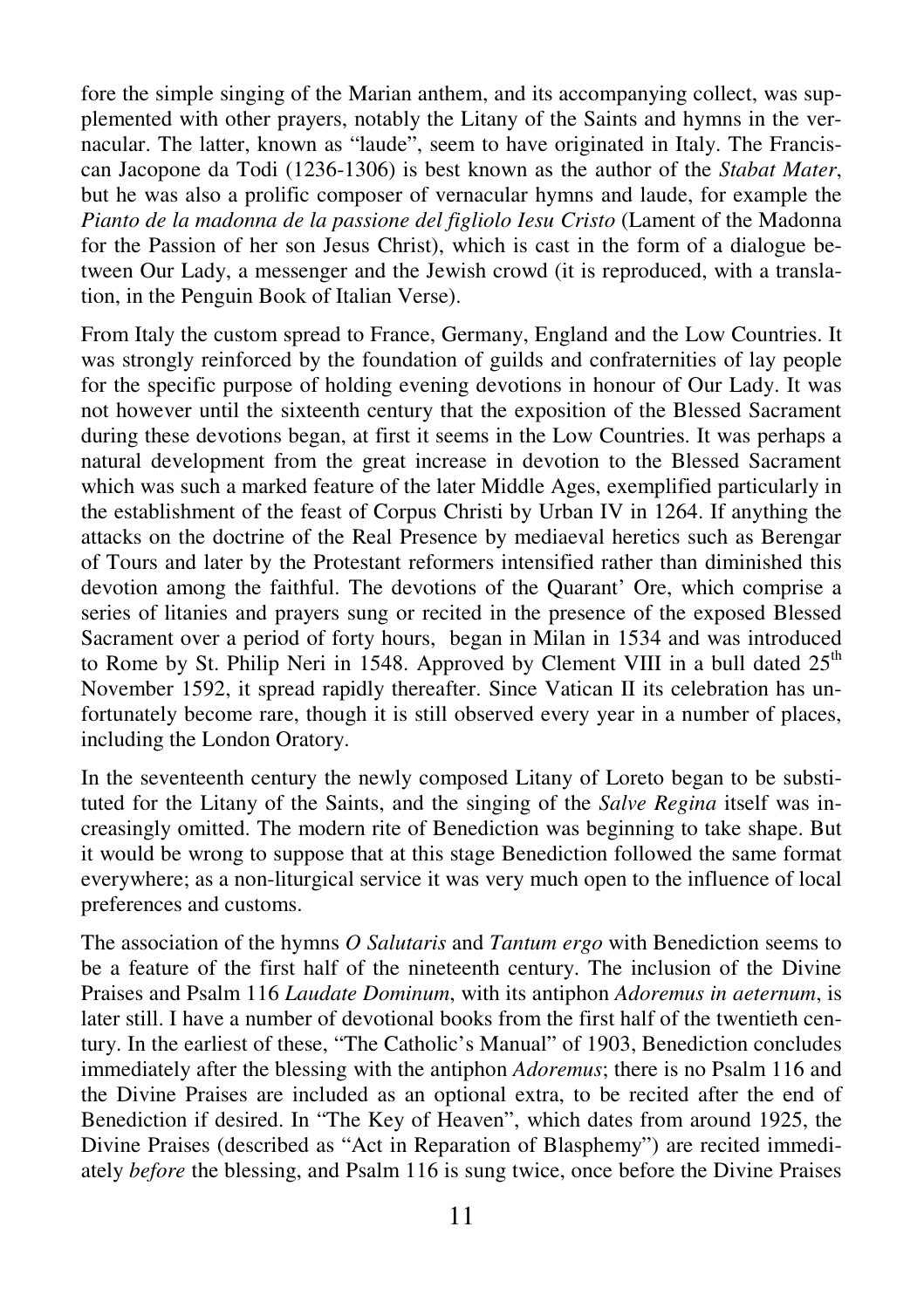and again after the blessing; there is no trace of any antiphon. In "Our Father's House" of 1928 Benediction appears exactly in the form with which we are familiar, as it does in the "Manual of Prayers for Youth" of 1935, except that in the latter the prayer for the conversion of England is recited after the Divine Praises. It appears therefore that in the first half of the twentieth century the format of Benediction had become more or less standardised, though there were still minor variations, even within the British Isles.

The Divine Praises themselves have been expanded in the course of my own lifetime, by the addition of "Blessed be His Most Precious Blood", "Blessed be St. Joseph, her spouse most chaste" and "Blessed be her glorious Assumption". The last named was added in 1950, in connection with the proclamation of the dogma of the Assumption by Pius XII. The praise of St. Joseph originally read "Blessed be St. Joseph, her most chaste spouse", but was changed to its present form after someone pointed out that it could be read as meaning that Our Lady had more than one husband!

I remember that during the Second World War and in the years immediately following vast numbers of people used to come to Benediction. It was quite the norm in those days for Catholic families to attend their parish church twice on a Sunday, firstly for Mass in the morning and again in the late afternoon or early evening for a service consisting in the Rosary, a brief sermon and Benediction. After Vatican II however it became fashionable among the "progressives" to decry any form of Eucharistic devotion, on the grounds that it was a mediaeval innovation, unknown in the early Church. Fortunately its importance has since been re-emphasised by both John Paul II (especially in his encyclical *Ecclesia de Eucharistia* of 2003) and by Benedict XVI. Let us hope therefore that Benediction will steadily become more and more widely celebrated and will once again regain its place as a great source of grace for God's faithful people.

## **"LETS CELEBRATE OUR DIVERSITY" THE WONDERS OF ISLAM AND MASS MIGRATION**

## **Islam's impact on Europe** *in just one week***.**

**Slovenia**: the military have had to reinforce the police to keep out illegal immigrants mostly from Afghanistan.

**Italy**: a report, released by the Italian Anti-mafia Investigation Directorate (DIA), claims that members of the Nigerian mafia have constant contact with individuals in their home country and are being radicalised by the Muslim terrorist group, Boko Haram. The DIA added that there is a real risk of radicalisation and advocated for strict monitoring of mafia members in Italian prisons. The various methods used by the Nigerian mafia in their criminal enterprises are also documented, including the use of advanced technology mixed with ancient practices, such as Voodoo rites, which have been used to control and threaten prostitutes and others. Members who try and leave the Nigerian mafia are also dealt harsh punishments, often being killed by other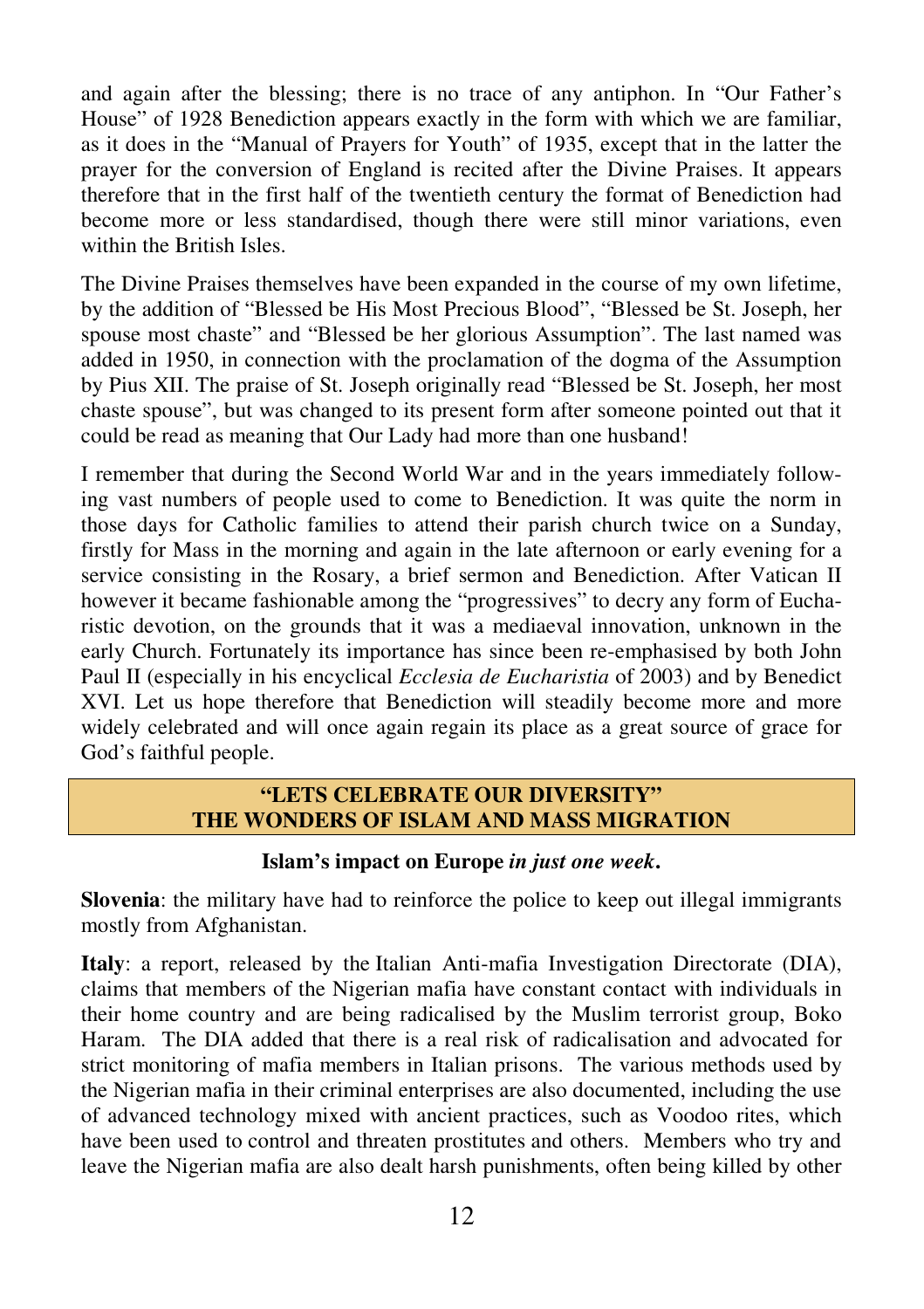members. One group in Bologna is said to have threatened to torture and then burn members alive if they broke the group's rules.

**Germany**: Police in the German state of North Rhine-Westphalia thwarted a terror attack recently, arresting six Muslims in their homes. Officers from the city of Cologne and the city of Düren arrested the six men.

**Germany:** A female Muslim asylum seeker is on trial in Germany accused of actively recruiting new members for Islamic State. The 37-year-old woman has been accused by a Dresden court of campaigning for the terrorist group in order to secure new members. She was arrested in October last year and sentenced for prior offences relating to the terror group in November.

**Germany**: While police and other authorities have been hesitant to blame migrants for pool sex assaults, one German feminist magazine has published an article admitting most assaults are carried out by them. The article, published by Cologne-based feminist magazine *Emma*, admitted that young migrant men were responsible for the majority of sex attacks in outdoor pools across the country.

**Spain:** authorities in the Spanish city of Melilla say that around 200 migrants have tried to climb a barrier separating the European country's north African enclave from Morocco. The local office of the Spanish government's representative said Friday that one migrant suffered a fractured leg while six Spanish police were injured. Around 50 migrants managed to scale the security fence surrounding the coastal city. The other 150 were repelled by Spanish and Moroccan border guards.

**England:** the Department for Education has reported that schools will need to find almost 420,000 extra school places over the next decade, due to a baby boom among migrant mothers.

**France**: hundreds of migrants stormed the Pantheon in Paris demanding the French state grant them residency papers and free housing. The incident took place on a Friday afternoon and saw the protesters chant various slogans demanding that the government of French president Emmanuel Macron acquiesce to their demands.

**Europe**: forty-four percent of young European Jews have been the victim of an anti-Semitic incident in the past year and almost half of them choose not to wear items of clothing identified with Judaism out of fear for their safety. Nothing to do with the followers of the Religion of Peace, of course.

**Iran**: after seizing a British registered tanker, has been told it should prepare to be hit by a range of UK sanctions in the aftermath of its seizure in the Gulf. Iran responded by warning the UK to refrain from any "dangerous and unwise" moves against the Islamic republic.

**Britain**: British Airways recently suspended flights to Cairo for seven days as a precautionary measure following a security review, i.e. concerns over the threat of Mus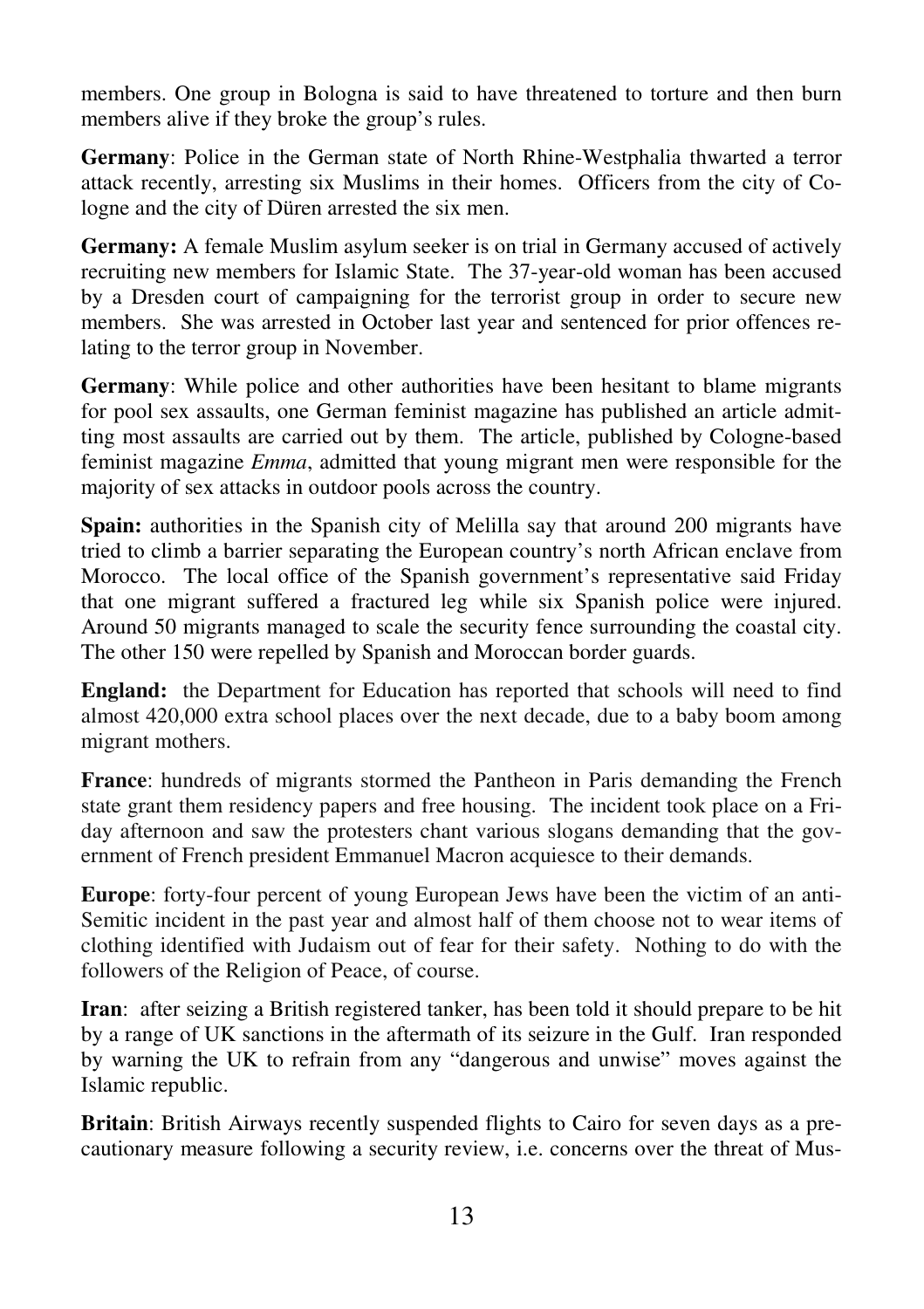lim terrorism. German carrier Lufthansa also suspending flights to Cairo from Munich and Frankfurt without giving any reason.

**Sweden**: an Eritrean migrant claiming to be 16 has been sentenced to seven years in prison followed by deportation for the murder of a 15-year-old Swedish schoolmate. The murder took place in February and saw the "underage" migrant get into a fight with the victim who had previously been his friend, and during the altercation he strangled the 15-year-old and killed him - although the migrant claims he did not kill the teen on purpose.

#### **Meanwhile (Rest of World)**

*(Note: Not one of the following "incidents" has been mentioned by the mainstream media)* 

 2019.07.21 (Pakistan) A female suicide bomber struck outside a hospital in Pakistan on Sunday as the wounded were being brought in from an earlier shooting, in a complex assault claimed by the Pakistani Taliban, which killed a total of nine people and wounded another 30. 2019.07.19 (Afghanistan) A suicide bomber goes off outside a university, killing ten. 2019.07.17 (Egypt) Four men are kidnapped and beheaded by Religion of Peace activists. 2019.07.17 (Nigeria) Muslims ride into a community on motorbikes and shoot six farmers dead. 2019.07.17 (Egypt) Four construction workers are murdered by Muslim jihadists while working on an airport fence. 2019.07.16 (Afghanistan) Seven children are among thirteen Sufi pilgrims sent straight to Allah by Sunni bombers.



Kabul: Suicide Blast at University Leaves 10 Dead

# **EVERY "FACT" CITED BY THE CLIMATE CHANGE SCAMMERS IS A LIE - By Graham Moorhouse (with acknowledgement to James Delingpole)**

The first scam to get your head round is the issue of records. You know the sort of thing: *"Scientist report the hottest July weekend for a hundred years"* etc. Right off the bat, records do not need any human activity, records would occur even if the human race didn't exist. In any variable system, and systems don't come much more variable than weather, there will be days that are hotter, wetter, cooler, etc. than others.

The scam is ridiculously simple: first you perm all the obvious weather factors, i.e. the wettest, the driest, the warmest, the coldest, the most lightning, the strongest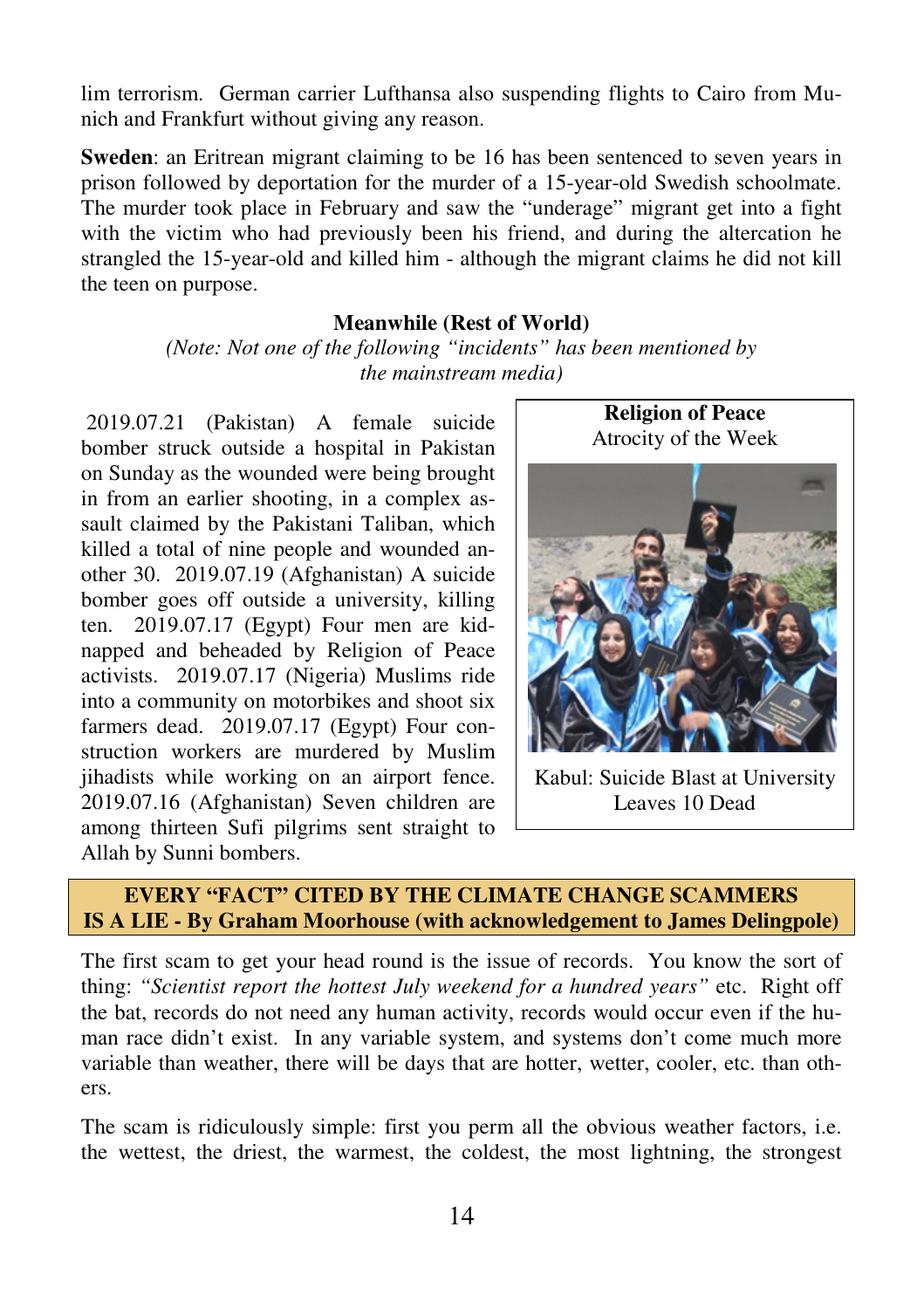winds, the most frequent storms, the least frequent storms, the most snow, the least snow, the most floods, the longest drought, etc.

You then perm these with every possible period: i.e. the hottest July on record, the driest week this decade, the windiest two successive day in living memory, the longest period without snowfall since whatever, the hottest noon anyone can remember, etc.

You them perm these with every conceivable geographical location: so you get things like: it's the hottest noon temperature ever recorded on London Bridge, Australia is having its second drought in a decade, Missouri is recording its heaviest snowfall in a hundred years, etc.

This way they have tens of thousands of weather events to chose from, so they can always find an extreme event somewhere to cite as "proof" of their climate scam.

"Records" apart, here are three recent examples of barefaced lies:

**First lie:** a recent letter to the *Daily Telegraph* from Daniel Carey-Dawes, Head of Rural Economy and Communities, Campaign to Protect Rural England, begins:

> *"The shocking images of the devastation caused by floods across towns and villages in the Yorkshire Dales and the news that thousands of people have been forced to flee their homes in the Peak District clearly demonstrate the need for urgent action to tackle the impact of climate breakdown.*

> With the floods coming just one week after Britain was baked by the hottest *temperatures ever recorded it is obvious that instances of extreme weather are increasing at an alarming rate.*

There is no evidence to suggest that the rainfall which swelled the reservoir above Whaley Bridge was unusually extreme. Far larger rainfalls have been recorded in shorter durations – the highest in five minutes (32mm) in Preston, Lancashire in August 1893; the highest in thirty minutes (80mm) in Eskdalemuir, Dumfriesshire in June 1953; etc?

**Second lie:** the *Daily Telegraph* headlined *'*Britain's formal gardens could be changed forever by global warming, head of the National Trust warns:

> *Britain's formal gardens could be altered irrevocably by climate change, the head of the National Trust has warned. Hilary McGrady, said that at Ham House in Richmond, west London, just 10 per cent of their daffodil bulbs now flowered because the warming climate was causing a drought in the spring.*

The 'record-breaking' heat was the product of a 'compromised' weather station in central Cambridge, whose readings have been distorted by the Urban Heat Island Effect? Temperatures are NOT becoming more extreme? There is no evidence to support the National Trust woman's claim that a warming climate is causing drought in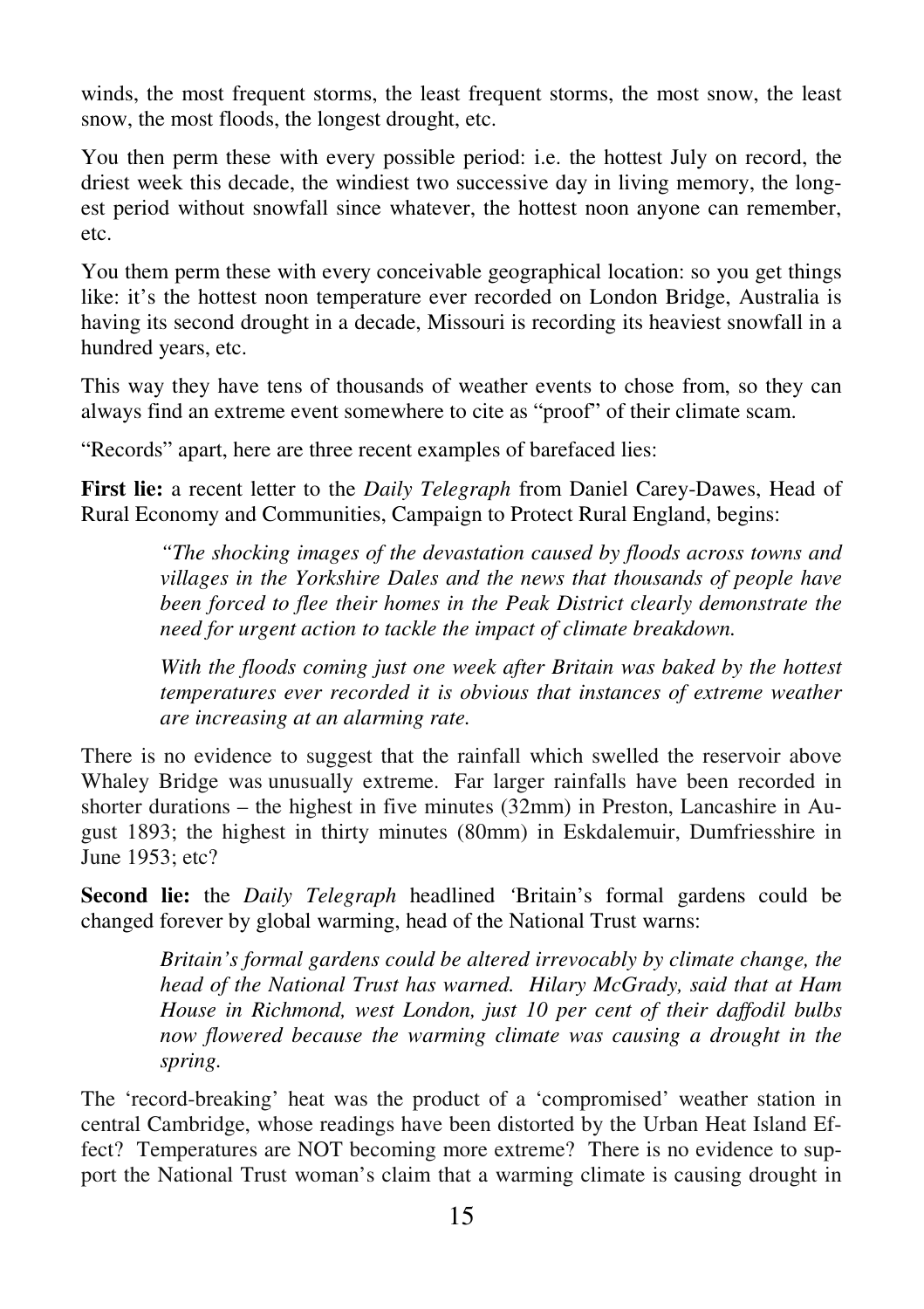spring? Take a good look at the following Met Office chart of spring rainfall since 1910.



**Third lie:** the *Daily Telegraph* headlined *'*Puffins being hunted and brought back to the UK despite Government efforts to save the species.'

*Puffins are being hunted 100 at a time by trophy collectors who are allowed to bring the carcasses back to the UK, despite the government's efforts to save the species.* 

*Campaigners and MPs are calling on Theresa Villiers, the new environment secretary, to ban the import of puffin trophies and push the international wildlife trade body to give the charismatic bird stronger protection.* 

*Websites offer grisly hunting trips for around £3,000, offering British people the chance to go to Iceland and kill a "bag" of puffins. The hunters boast of being able to shoot up to one hundred at a time."* 

This puffin story, reproduced in the *Independent* and the *Mirror,* was complete nonsense? Only 100 shooting permits a year are issued to foreigners by Iceland (principally to hunt goose and reindeer, not puffins); the photo illustrating the piece was taken *nine years ago* and showed a local hunt which culls 200 puffins yearly out of a total puffin population of 8 to 10 million - certainly not a species under any kind of threat.

There are also a whole fistful of scams around the ice melt in Greenland. The New York Times recently reported that Greenland lost 11 billion tons of ice in one day. If you're not scared witless by that, you really should be; are you so dense that you can't grasp the fact that if the Greenland ice sheet goes on melting at this rate, then within 12,500 years HALF of it will be gone? Yes, you read that right: if this continues, in 12,500 years the Greenland ice sheet could be half gone with appalling consequences for those of us still alive.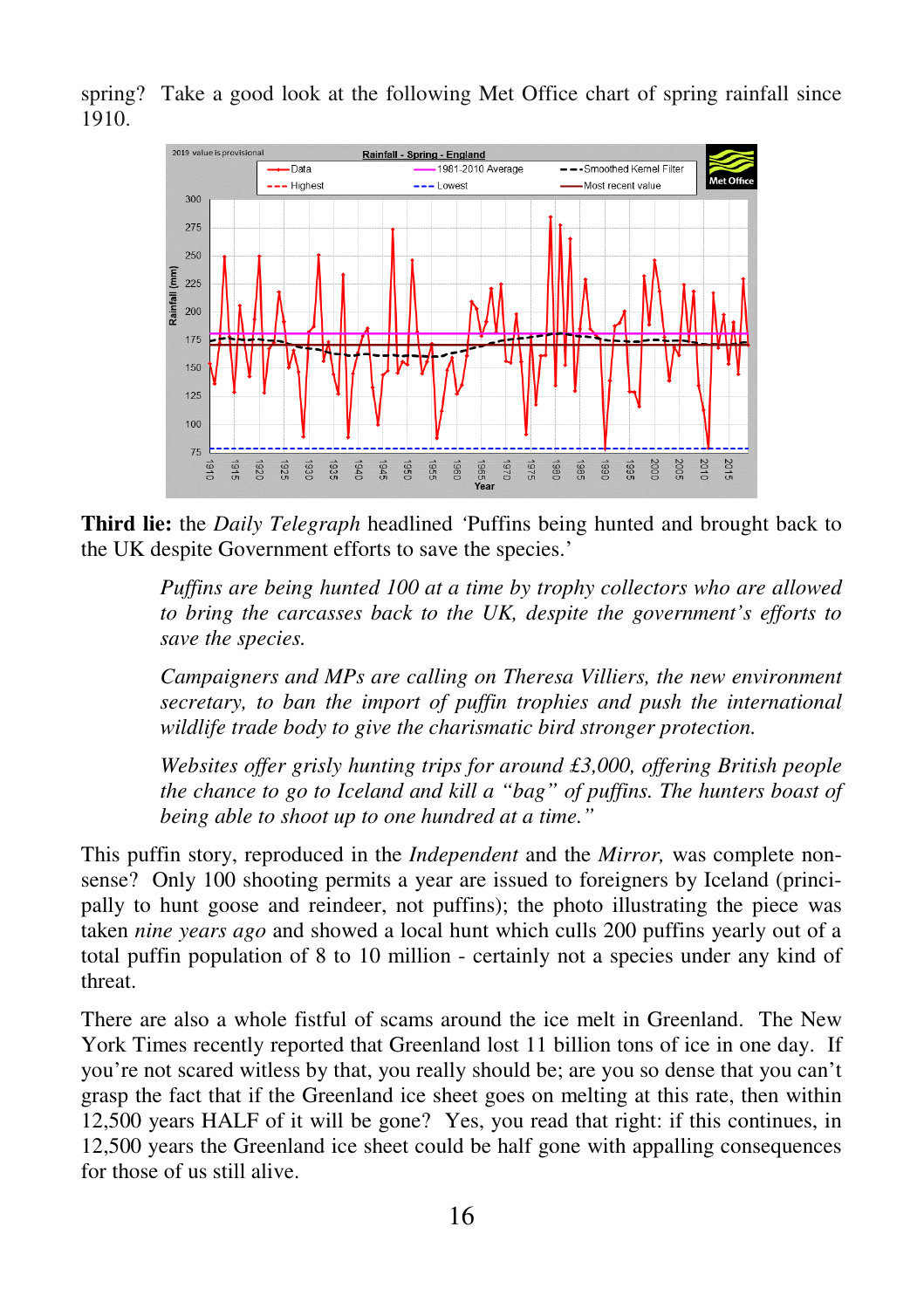I have news for you: Greenland loses ice every year because of an extreme weather event generally known as 'summer'. It also gains ice every year from another extreme weather event scientists call 'winter'. If it didn't lose ice every summer it would, of course, grow larger every winter and eventually cover the entire world.

Greenland fairytales aside, another epicentre of Watermelon lies is the Amazonian rainforest. This is portrayed as the "lungs" of the world. By this they mean it is the source of most of the oxygen without which there would be no life on the planet. It is true that plants inhale carbon dioxide and exhale oxygen, and animals and human inhale oxygen and exhale carbon dioxide. Oxygen is created by photosynthesis. Most of this oxygen comes from tiny ocean plants – called *phytoplankton* – that live near the water's surface and drift with the currents. Like all plants, they photosynthesize – that is, they use sunlight and carbon dioxide to make food, and a by-product of photosynthesis is oxygen. Scientists believe that the oceans contribute between 50 to 85 percent, i.e. an average of 70%, of the oxygen in Earth's atmosphere.

Further, acre for acre, your lawn produces approximate five time more oxygen than trees with full canopy coverage. Thus the great grassland of the world: the Hulun Buir Grasslands, the great Hungarian plain, the Manchurian Plain, the Llanos Grasslands, the Pampas of Argentina, Uruguay and Brazil, the Kazakh Steppe, the Australian Savanna, the Canadian Prairies, the Great Planes of North America, etc., are the main sources of oxygen after the oceans. We should also reflect that when areas of the Rain Forrest are cleared, they are invariably cleared for agriculture, i.e. grasslands for livestock or crops, all of which are more efficient producers of oxygen than trees. Further, it should be noted that any cleared forest that is neglected is quickly reclaimed by the forest - some sources even claim that reforestation is taking place at a much higher rate than deforestation in the Amazon.

What is driving this alarmist drivel? Well, I can only offer an educated guess. The Godless-left is in panic mode as one country after another turns it back on their globalist dream. Trump in America, Bojo in London, Viktor Orbán in Hungary, Putin in Russia, the right wing ruling party in Poland, the nationalists in India, Salvini in Italy and Jair Bolsonaro in Brazil, being just some examples. Other countries that have not made the move to the right are well on the way: Merkel is fatally wounded in Germany, Macron is weakened in France, etc. Indeed, the 1st September witnessed major wins for the right-wing AfD party in German elections. Preliminary results: In Saxony they came 2nd with 27.9% and in Brandenburg they came 2nd with 23.6% They have nearly doubled their votes from 2014. Looks like more and more Germans are tired of globalist Merkel. This means the left in general, and Masons in particular, are watching their globalists dreams circling the plug hole. The global warming scam is a way of forcing the world to abandon the nation state in order to seek globalist solutions.

Will the con work? I don't know. Time will tell. I'm hopeful: truth has a way of breaking through if enough people keep repeating it, and not withstanding the wall to wall propaganda, a surprising number of people remain sceptics. Some interesting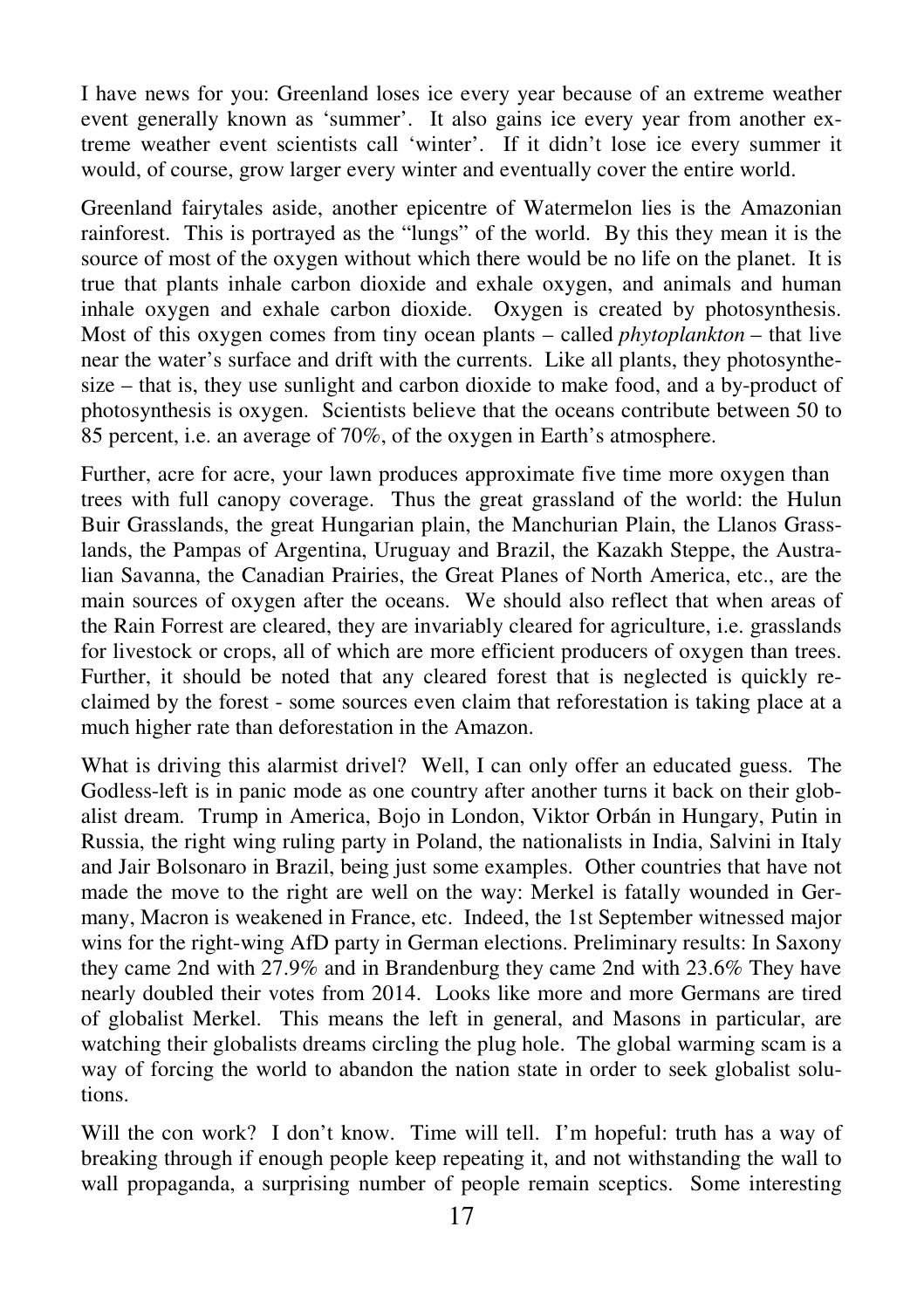recent events also give modest reason for hope. Trump at one of his big rallies mocked wind turbines. This provoked and outpouring of support from the enormous crowd present. And on the other side of the political divide, the gross, foulmouthed, celebrity-lefty, billionaire film producer, Michael Moore has made a documentary, *Planet of the Humans*, soon to be released, castigating renewable and the forces driving it. James Delinpole commented that it was as if Batman (Trump) and the Joker (Moore) had teemed up to save Gotham City. All we need now is for the pair of them to have a word with BoJo (Robin). Now would be an opportune moment given the recent blackout of a million homes in the UK, caused, almost certain, by a failure of renewables and the inability of the National Grid to get their standby gas powered station up to speed in time.

Further, even as I write, Dutch farmers are heading en masse to the Netherlands capital, the Hague, to protest against environmental policies being inflicted on them by their coalition government. Thousands have converged on the capital by tractors, causing total gridlock in excess of 1,000 km (620 miles) and bringing the city to a standstill. This protest – the equivalent of France's Gilets Jaunes – has massive support from the Dutch people: 89% of Dutch people



support the farmers - #NoFarmersNoFood. You will probably not hear a word of this from the fake news media, just as you heard nothing a couple of years back of the million plus Frenchmen who took to the streets of Paris to protest same sex adoption a protest supported, incidentally, by a number of well-known homosexuals. The British mainstream media is now a bit like Pravda, the official newspaper of the Communist Party of the old Soviet Union, you're only allowed to know what the party wants you to know.

#### **Meanwhile**

Dr Susan Crockford, one of the world's leading experts on polar bears, who had held her teaching post at the University of Victoria in British Columbia, Canada, for 15 years, has just been sacked for telling the truth that polar bears are thriving and numbers have increased by at least 16%, and that the claim that they are starving as a result of melting sea ice is junk science. Crockford stated that this was green fake news. *"Starving is the leading natural cause of death for polar bears. It just happens ... it was likely the result of its being old or sick."* she added.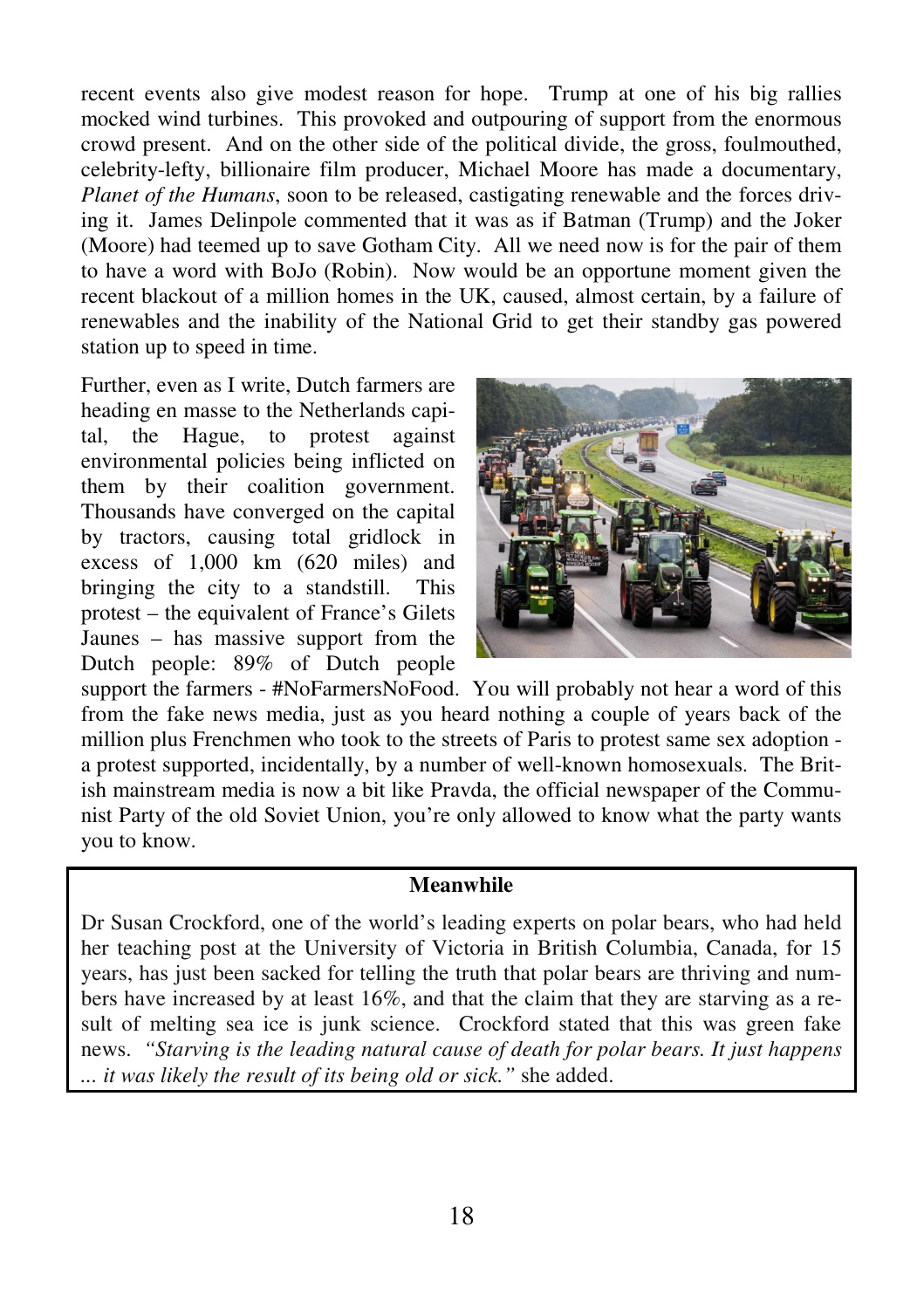## **"MEN GO TO WAR, NOT BECAUSE THEY HATE WHAT IS IN FRONT OF THEM, BUT BECAUSE THEY LOVE WHAT IS BEHIND THEM£ - GKC By Graham Moorhouse**

Hold thy desperate hand. Art thou a Man? Thy form cries out thou art. Thy tears are womanish. Thy wild acts denote The unreasonable fury of a beast. Unseemly woman in a seeming man, And ill-beseeming beast in seeming both! Thou has amazed me. By my holy order, I thought thy disposition better tempered.

## **Romeo and Juliet (Friar Lawrence addressing a prostrate weeping Romeo)**

Seventy plus years ago the Nazis bombed London for the first time. The consensus of historians is that this was an accident - a German pilot was simply lost. Nevertheless, within twenty-four hours of the raid on London, Churchill had responded by bombing Berlin, the site of Hitler's headquarters.

Today, Islamists gang-rape our children and carry out mass slaughter of the innocent, including our women and children, on a daily basis, and what do our leaders do? organise a peace rally and fête someone who sang some saccharine pop ditty! "Luv" allegedly conquers all, but it is patently  $s**t$  at stopping terrorism.

The Telegraph reported, *"[Manchester] Mayor Andy Burnham condemns Manchester protest against Islamic terrorism"* - you really couldn't make that one up. Meanwhile, Andy also advised us to respond to this Islamic carnage by carrying on as normal! One wonders how that is working out for the victims and their families of the London Bridge outrage and the Manchester bombing - some of whom have lost limbs and others family members - and just how does a dead child *"carry on as normal Andy*?"

Christendom, and others, have been under unremitting assault from Islamists for fourteen centuries. The only difference now is that civilisational traitors within, have, without our consent, invited the ancient enemy of civilisation into our midst.

The Metropolitan Police have issued the following advice in the event of a terrorist attack: "Run, hide, tell". It is enough to make any red-blooded Catholic man want to vomit. Brits are supposed to be a race of lions but we have been utterly emasculated. It is difficult to know which is the more effeminised, the secular liberal state or the post-Conciliar Church. Does our Christian manhood mean so little to us that we could really live with ourselves knowing that we hid behind a wheelie-bin while a young woman was stabbed to death? If we can, then Islam is totally right, our civilisation absolutely deserves to die.

I wonder what fifty-four-year-old King John III Sobieski of Poland would have made of this advice when, outnumbered twenty to one, he led his knights in the largest cav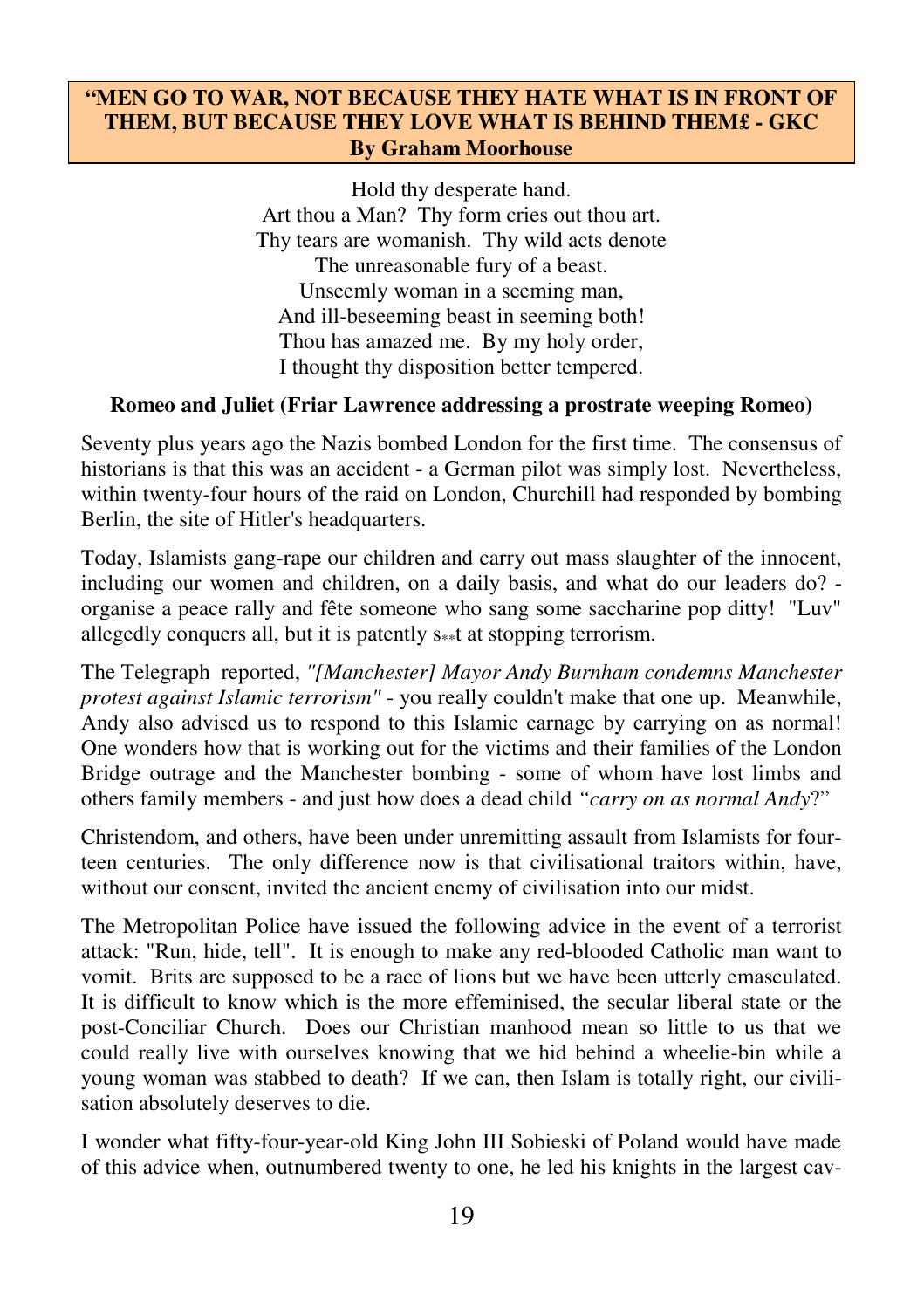alry assault in history in a full-tilt charge down the slopes of Vienna to break the Muslim siege of the city on 12 September 1683. The Polish knights rode black horses, and one Muslin survivor wrote that, *"It was like black pitch rolling down the mountain side consuming everything in its path."*

Captain Marryat's novel, *The Children of the New Forest*, has Edward, the hero, on hearing of the murder of King Charles 1st and learning that not a blow had been struck in his defence, exclaimed, *"Spirit of my fathers - didst thou leave none of thy mettle and thy honour behind thee; or has all England become craven?"*

If we are to save our civilisation from the enemy now in our midst, the followers of a sick misogamist deity that encourages war rape, the mass slaying of infidels and the use of captured women as sex slaves, and his homicidal, paedophile, "prophet", Christian men need first to rediscover and *reclaim* their God-given manhood.

First up, that means we have to rediscover the *virtue* of courage. Note the word "virtue". Courage is the virtue that lies between foolhardiness and cowardice. Courage is a paradox in many ways, it means a man loves his life so much, he is prepared to risk throwing it away to save it. However, it is a *virtue*, so we need to pray and fast for it, and implore God's Holy Mother and His saints, particularly the military saints, to intercede on our behalf.

Next up, we need, in the right circumstances, to be prepared to die - after all, we all die someday. But would you not rather die fighting than cowering somewhere while watching a young woman or child being murdered? This means we should always be in a state of grace. Which in turn means that we should confess regularly, at least once a month I suggest, be invested in the Brown Scapular and say our Rosary every day.

Men have been so effeminised that we think that violence is evil *per say*. But violence directed to stopping some Islamic psycho indiscriminately killing innocent people, including women and children, while screaming how great his depraved deity is, is not evil, it is holy violence. When the Church was governed by real men she produced orders of holy monks skilled in the marshal arts to defend innocent pilgrims against Islamic barbarians.

It should be noted that courage without holy aggression is worse than useless. This is illustrated by the young man who tried to save a young woman on London Bridge by defending her with his skateboard. Tragically, both the young man and young woman died. Had the young man had sufficient aggression to try to kill, maim or blind the assassin with his skateboard, two families may not now be morning the death of an innocent loved one. The good news is that the sort of holy aggression of which I write can be taught. In the last two wars the military where able to teach men how to disembowel a would-be assassin.

When Catholic Wales was being plundered by bands of pagan English marauders, Welsh young men took to the hills to practise military skills, and the Welsh saints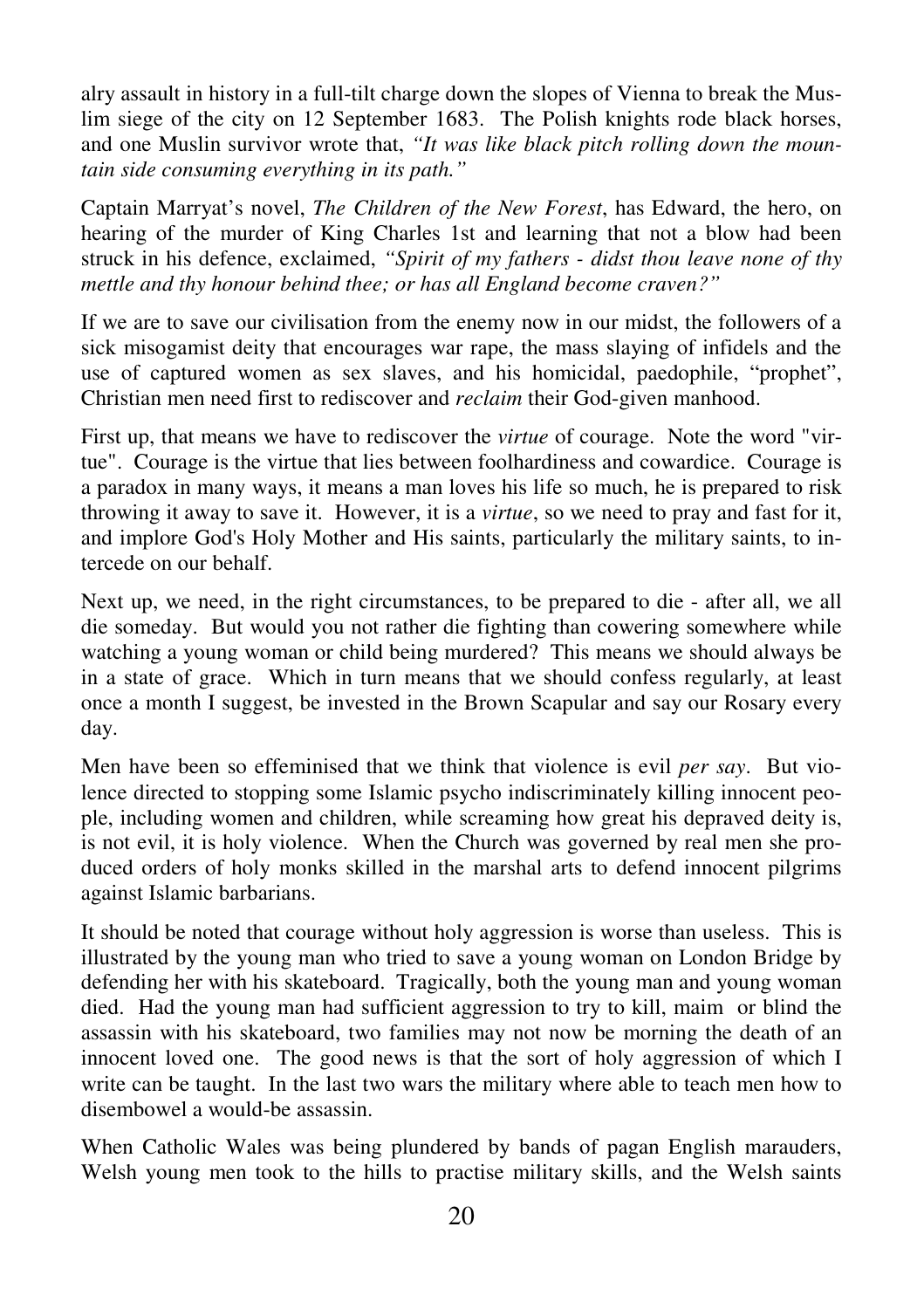built fortified villages. Today, of course, their priests and leaders would be advising them to carry on as normal, don't look back in anger, celebrate our diversity and avoid at all cost "English-marauderophobia". Further, they would be inviting English marauders to resettle in their midst - *and* paying them to do so.

If one day we read that a Muslim who pulled a knife and shouted "Allāhu akbar" in the middle of Oxford Street was beaten senseless within seconds by half a dozen men in the vicinity, we can rejoice, for will know that perhaps our civilization is worth saving after all ... and just maybe can be saved.

After every Islamic terrorist outrage in the UK, there is an entirely peaceful demonstration by several thousand, mainly working class, Brits, sometimes lead by Tommy Robertson. The lying mainstream media will invariably seek to portray this as some sort of far-right, racist demo, notwithstanding the fact that Tommy is surrounded by Black, Brown, Sikh, Jews and ex-Muslim supporters, and that Tommy clearly doesn't have a racist bone in his body. But the truth, you see, doesn't fit the MSM's preferred narrative. Furthermore, these peaceful marches are nearly always opposed by a handful of demonstrators from the violent, Fascist left. Often a dozen or so of the latter will finish up getting arrested. The lying MSM will always report this in ambiguous terms, so that the casual uninformed viewer will be left with the impression that its Tommy's peaceful marchers who have been arrested.

Note: Tommy is a lapsed Catholic, who left the post-Conciliar Church because like so many red-blooded men he found it too effeminate to hold any attraction for him.

# **A GIANT NOTHINGBURGER - By Graham Moorhouse**

Many Catholic parents, and grand-parents, are deeply saddened by the fact that their children have rejected the Faith, or leastways don't practise it, or those who do show little signs of zeal. Many parents beat themselves up over this, repeatedly asking themselves what they have done wrong, or have failed to do. I can only say: *stop it's not your fault; it is the post-Conciliar church that has destroyed their faith, not you* 

The post-Conciliar church with its banal man-made liturgy, trite music, Marxist pope, effeminised clergy, is a church with few traditions – certainly none worth going to the wall for – and even fewer convictions, a giant nothingburger in fact, and our children should be congratulated for spilling this insipid, lukewarm thing out of their mouths. It is just such a tragedy that so many, the vast majority, spill out the baby with the bath water.

In the Novus Ordo church a lesbian working as a director for Banned Parenthood, with responsibility for harvesting children body parts and selling them to the cosmetic industry for profit could expect to be welcomed by the Pope with open arms, and God help any priest who has the integrity and courage to refuse her Holy Communion; he will almost certainly find himself in hot water with his liberal bishop, and his career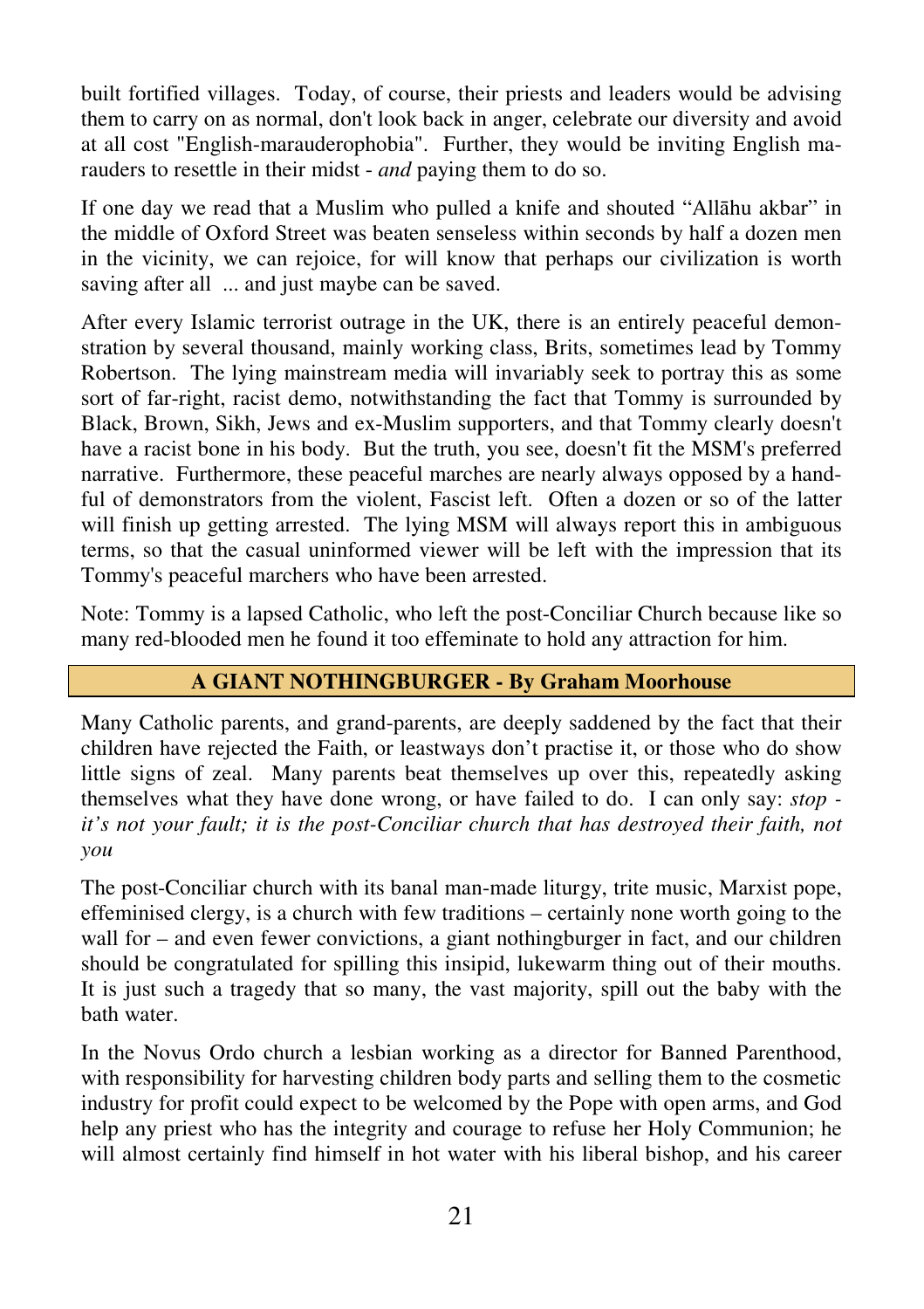put on hold while he is marched off to a re-education camp to learn all about accompaniment.

The state is, of course, no better. I thought the British police and judiciary had crawled about as low as they could with their relentless political persecution of Tommy Robinson for non-crimes. But just when you believe the Marxists in the deep state and their Modernists collaborators in the Church can't crawl any lower, they break out the shovels and start digging again.

Nothing summed up the nothingburger church more than the recent outrage of some morally retarded judge handing down the satanic command that the child of a mentally retarded mother must be killed, moreover, against the mother's wishes and the wishes of her family. This satanic outrage ought to have provoked a roar of protest from our bishops that could have been heard from Lands End to John o'Groats; instead, it was met with a thunderous silence. One bishop made some anodyne comment to the effect that every abortion was a tragedy for the family concerned. One wag remarked that it was as if Pilate, on announcing that Christ was to be Crucified, added, *"All crucifixions are a tragedy and our thoughts and prayers are with Christ's family and friends."* 

As the Novus Ordo church with its Marxist pope becomes increasingly daft and irrelevant by the day, not to be outdone, those running the secular asylum recently banned an ad for a Volkswagen electric car that feature a mother caring for her baby because it presented a "*harmful gender stereotype"* i.e. the woman was portrayed in a *"passive or engaged in a stereotypical care-giving role"*. Jess Tye investigations manager at the Advertising Standards Authority, told the BBC that gender stereotypes in commercials could cause *"real-world harms".* The clip in question portrayed a woman sitting on a park bench reading with her baby sleeping in a pram next to her. The intent behind the clip was to suggest that the VW was so quiet it fails to disturb a sleeping child or a woman reading. The ASA was inundated with complaints, when a grand total of three "woke" people complained about the commercial.

Geraldine Ingham, head of marketing for Volkswagen UK, responded: *"As both a leader within this business and as a mother, I do not believe that the roles of the women in this advertisement are in any way portrayed negatively, just like the men, they are shown taking part in challenging situations, […] embarking on what is surely life's greatest and most valuable role – raising another human being."* Apparently there are still one or two sane people left standing in the secular asylum.

Catholics need to beware, just consider all those images and statues of the Madonna and child in churches and shrines that the left will be coming after next, especially if they are placed near crucifixes. On the one hand you have an image of a man doing dangerous, brave, adventurous things, like getting Himself crucified, juxtaposition with a woman in a *"passive or engaged in a stereotypical care-giving role"*. There's dangerous stereotyping *"capable of causing real world harm"* if ever one saw it.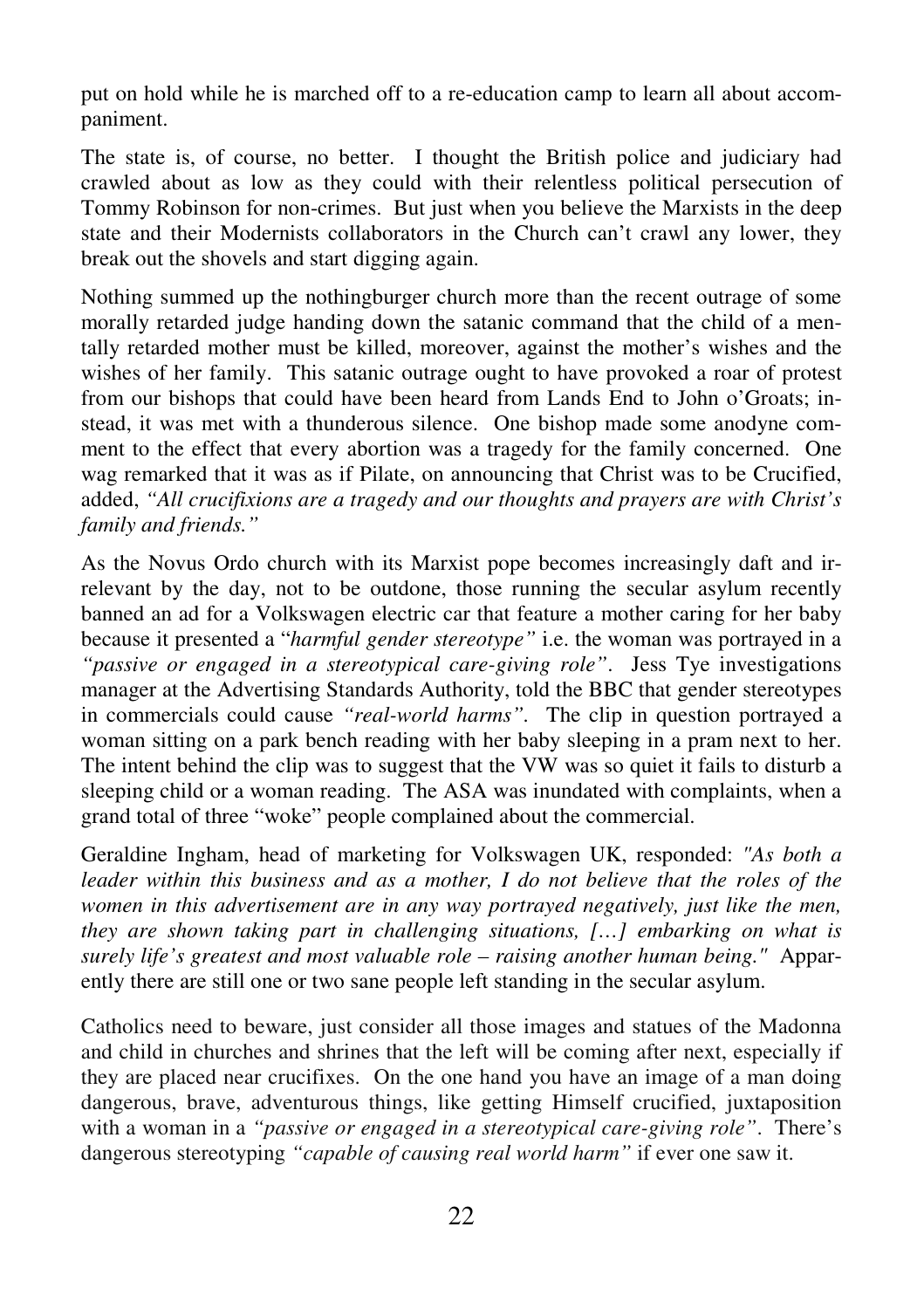Worryingly, but unsurprisingly, a recent nationwide poll has revealed that 89% of 16 to 29-year-olds believe that their lives have neither meaning nor purpose. One can only reflect in horror on the cost of this in mental health terms.

It's not all doom and gloom: the election of BoJo provided some minor hopeful distraction; although we should prepare ourselves for the possibility of massive disappointment. Nevertheless, he has put together, seemingly overnight, the most radically anti-left-wing government since Margaret Thatcher.

I particularly applaud the inclusion of Dominic Raab, who famously described feminists as, "Toxic bigots in knickers" – or words to that effect - I'm quoting from memory. Immediately after, one of the governments more sensitive seismic activity detection stations recorded a minor tremor. Greenpeace claimed this was further proof of the evils of fracking. However, it turned out that it was the result of the entire readership of the Guardian hyper-ventilating simultaneously. They then went on to claim free counselling on the National Health, "free counselling" being yet another recently mined *uman right.* Even more joy: Dominic refused to apologise to the usual gaggle of outraged, shrieking, left-wing harpies.

I was also delighted with the inclusion of Priti Patel as home secretary, a formidable lady who manages to effortlessly combine being a cracking looking women with being one of the best men in the cabinet.

# **37 MIRACLES OF JESUS IN CHRONOLOGICAL ORDER**

Note the following chronological list excludes the greatest miracle of all, Christ's resurrection from the dead. Neither does it include Christ's post-resurrection "miracles", such as the Transfiguration and the Ascension, and His ability to appear in locked rooms or conceal His identity at will, because these are seemingly not so much miraculous as powers that are *normal* to resurrected bodies.

| #      | <b>Miracle</b>                                                             | Matthew   | Mark      | Luke        | John       |
|--------|----------------------------------------------------------------------------|-----------|-----------|-------------|------------|
| $(1 -$ | Jesus turns water into wine at the wedding<br>lin Cana                     |           |           |             | $2:1 - 11$ |
| 12     | Jesus heals an official's son at Capernaum<br>lin Galilee                  |           |           |             | $4:43-54$  |
| 13     | Jesus drives out an evil spirit from a man in<br>Capernaum                 |           | $1:21-27$ | $4:31-36$   |            |
|        | 4 Jesus heals Peter's mother-in-law, sick with $ 8:14-15 $<br><b>fever</b> |           | $1:29-31$ | $ 4:38-39 $ |            |
| 15     | Jesus heals many sick and oppressed that<br>same evening                   | $8:16-17$ | $1:32-34$ | $4:40-41$   |            |
| 16.    | First miraculous catch of fish on the Lake<br>lof Gennesaret               |           |           | $5:1-11$    |            |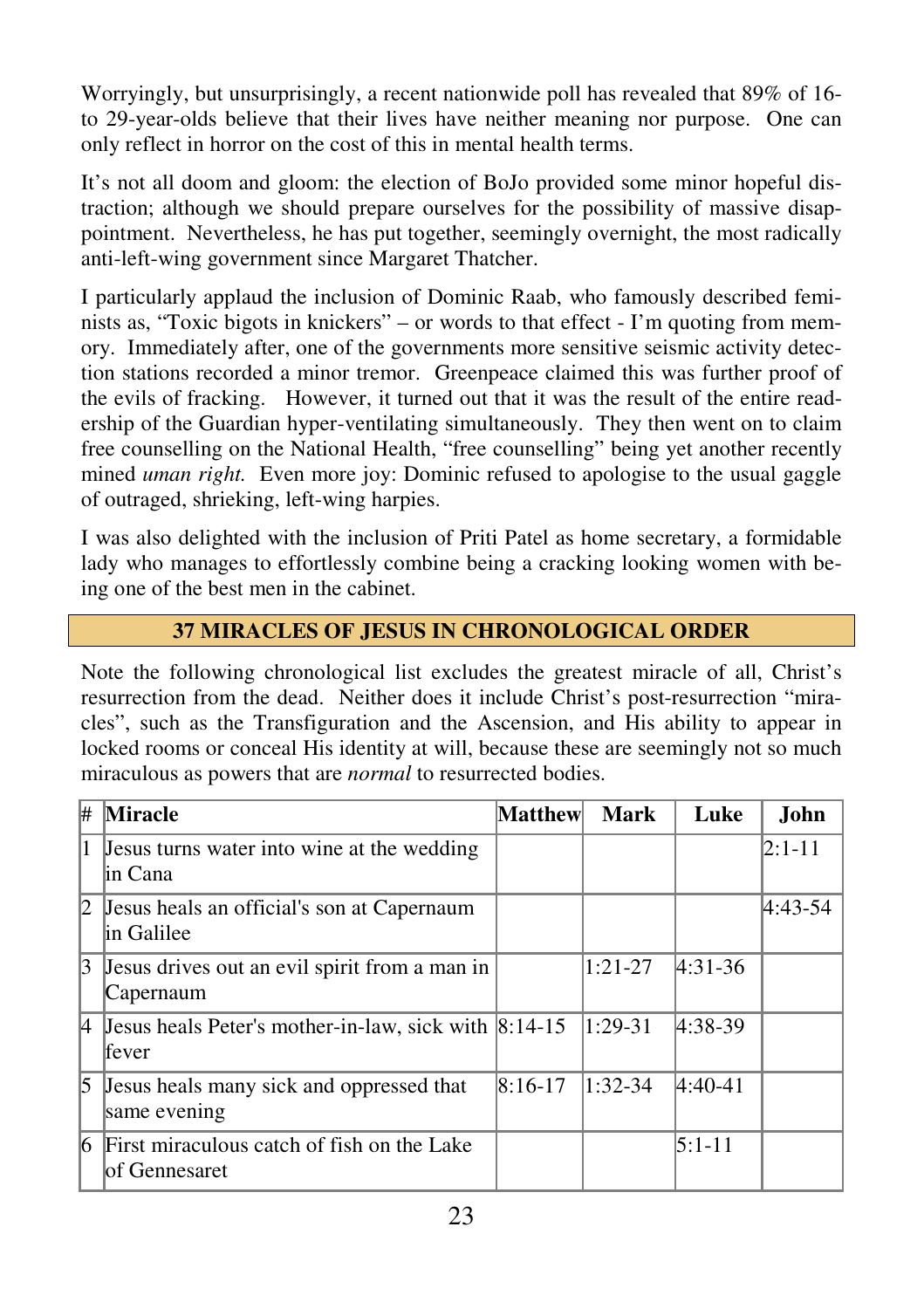| 7  | Jesus cleanses a man with leprosy                                                       | $8:1-4$            | $1:40-45$             | $5:12-14$           |           |
|----|-----------------------------------------------------------------------------------------|--------------------|-----------------------|---------------------|-----------|
| 8  | Jesus heals a centurion's paralyzed servant<br>in Capernaum                             | $8:5-13$           |                       | $7:1-10$            |           |
| þ. | Jesus heals a paralytic who was let down<br>from the roof                               | $9:1-8$            | $2:1-12$              | $5:17-26$           |           |
|    | 10 Jesus heals a man's withered hand on the<br>Sabbath                                  | 12:9-14            | $3:1-6$               | $6:6-11$            |           |
|    | 11 Jesus raises a widow's son from the dead in<br>Nain                                  |                    |                       | $7:11 - 17$         |           |
|    | 12 Jesus calms a storm on the sea                                                       | $8:23-27$          | $4:35-41$             | $8:22 - 25$         |           |
|    | 13 Jesus casts demons into a herd of pigs                                               | $8:28-33$          | $5:1-20$              | 8:26-39             |           |
|    | 14 Jesus heals a woman in the crowd with an<br>issue of blood                           | $9:20-22$          | $5:25-34$             | $8:42-48$           |           |
|    | 15 Jesus raises Jairus' daughter back to life                                           | 9:18,<br>$23 - 26$ | $5:21-24,$<br>$35-43$ | $8:40-42,$<br>49-56 |           |
|    | 16 Jesus heals two blind men                                                            | $9:27-31$          |                       |                     |           |
|    | 17 Jesus heals a man who was unable to speak                                            | $9:32-34$          |                       |                     |           |
|    | 18 Jesus heals an invalid at Bethesda                                                   |                    |                       |                     | $5:1-15$  |
|    | 19 Jesus feeds 5,000 men, including women<br>and children                               | 14:13-21 6:30-44   |                       | $9:10-17$           | $6:1-15$  |
|    | 20 Jesus walks on water                                                                 | 14:22-33 6:45-52   |                       |                     | $6:16-21$ |
|    | 21 Jesus heals many sick in Gennesaret as they $ 14:34-36 6:53-56$<br>touch his garment |                    |                       |                     |           |
|    | 22 Jesus heals a gentile woman's demon-<br>possessed daughter                           | 15:21-28 7:24-30   |                       |                     |           |
|    | 23 Jesus heals a deaf and dumb man                                                      |                    | $7:31-37$             |                     |           |
|    | $24$ Jesus feeds 4,000, including women and<br>children                                 | 15:32-39 8:1-13    |                       |                     |           |
|    | 25 Jesus heals a blind man at Bethsaida                                                 |                    | $8:22 - 26$           |                     |           |
|    | 26 Jesus heals a man born blind by spitting in<br>his eyes                              |                    |                       |                     | $9:1-12$  |
|    | 27 Jesus heals a boy with an unclean spirit                                             | 17:14-20 9:14-29   |                       | $9:37-43$           |           |
|    | 28 Miraculous temple tax in a fish's mouth                                              | 17:24-27           |                       |                     |           |
|    | 29 Jesus heals a blind, mute demoniac                                                   | 12:22-23           |                       | 11:14-23            |           |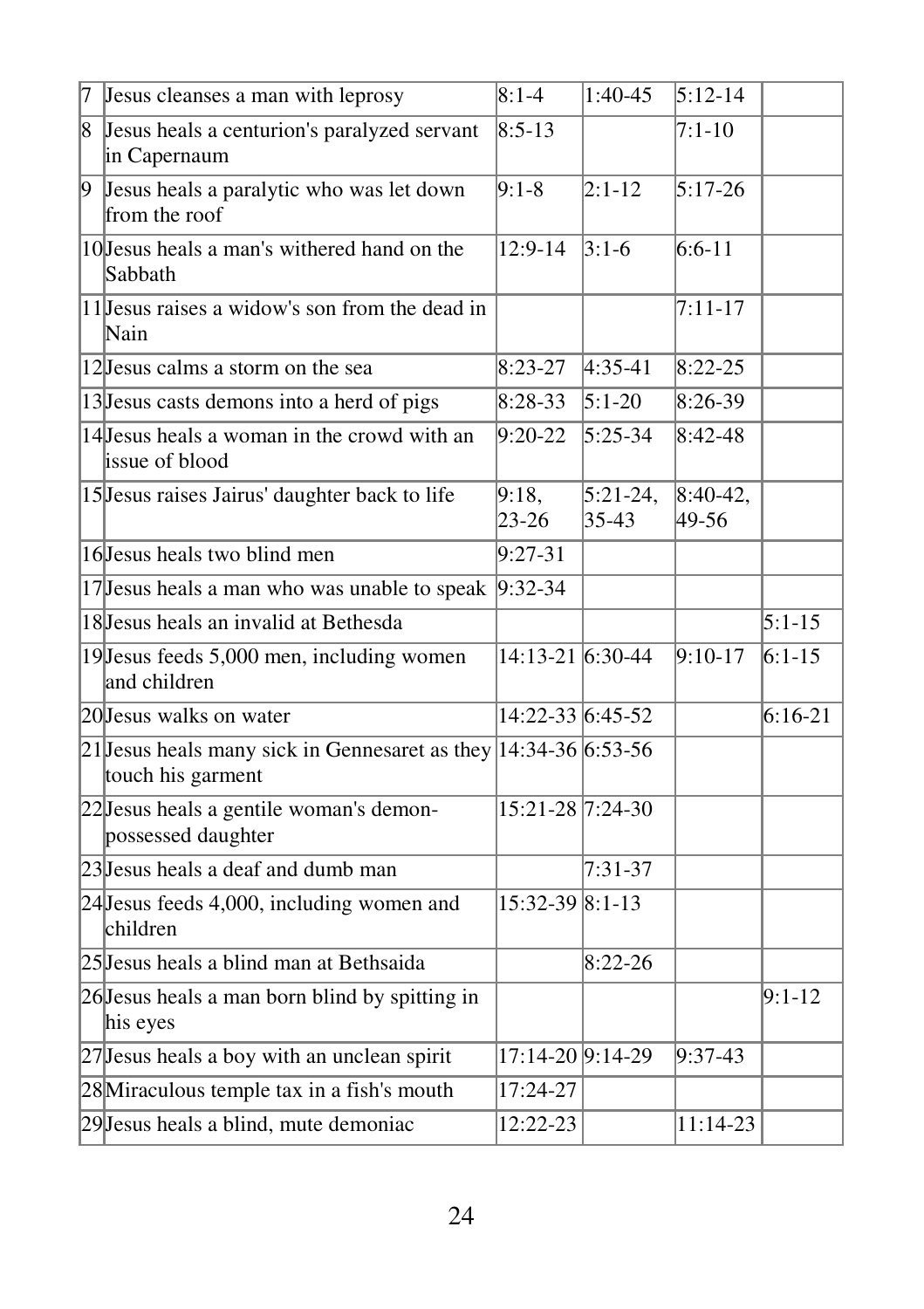| 30 Jesus heals a woman who had been crippled<br>for 18 years                                                                                                                                                 | 13:10-17   |           |
|--------------------------------------------------------------------------------------------------------------------------------------------------------------------------------------------------------------|------------|-----------|
| 31 Jesus heals a man with dropsy (an old fash-<br>ion term for oedema, a medical condition<br>that results in an excess of fluid building up<br>in the cavities and tissues of the body) on<br>lthe Sabbath. | $14:1-6$   |           |
| 32 Jesus cleanses ten lepers on the road to Je-<br>lrusalem                                                                                                                                                  | 17:11-19   |           |
| 33 Jesus raises Lazarus from the dead in Beth-<br>any                                                                                                                                                        |            | $11:1-45$ |
| 34 Jesus restores sight to Bartimaeus in Jericho $ 20:29-34 10:46-52$                                                                                                                                        | $18:35-43$ |           |
| $ 21:18:22 11:12-14$<br>35 Jesus withers the fig tree on the road from<br>Bethany                                                                                                                            |            |           |
| 36 Jesus heals a servant's severed ear while He,<br>Jesus, is being arrested                                                                                                                                 | 22:50-51   |           |
| 37 The second miraculous catch of fish at the<br>Sea of Tiberias                                                                                                                                             |            | 21:4-11   |

## **A STUNNINGLY BEAUTIFUL SERMON DELIVERED BY FR ARMAND DE MALLERAY, FSSP ON THE OCCASION OF THE ORDINATION OF FR JAMES MAWDSLEY, FSSP**

In the name of the Father and of the Son and of the Holy Ghost, amen. *"Say but the word!"* Let the *new* priest say the word. Let *him* speak to us. Why this custom at first Masses to have another priest give the homily? After all, the one we came to hear is the newly ordained priest. It is Fr James Mawdsley we want to hear. Let *him* speak to us words of wisdom. We want to know about his life. We want to hear about his adventurous journey, from England to Burma and Germany, from prison to seminary and beyond. Let him "say but the word," and we will rejoice.

Dear Friends, you are right. Like you I yearn to hear our dear newly ordained priest speak to us (with a genuine Lancastrian accent). But did you know that, traditionally, even newly elected popes would not speak to the crowd on their first appearance at the balcony of St Peter's Basilica? Would they just stare in silence at the jubilant flock then? No. They would say but the following words, all in Latin: "Sit nomen Domini benedictum – Blessed be the Name of the Lord. Our help is in the Name of Lord. May Almighty God bless you, Father, Son and Holy Ghost." And that was all. No speech, no wishes? Nothing sensational? No programme for the pontificate? Not a clue for the Vaticanists?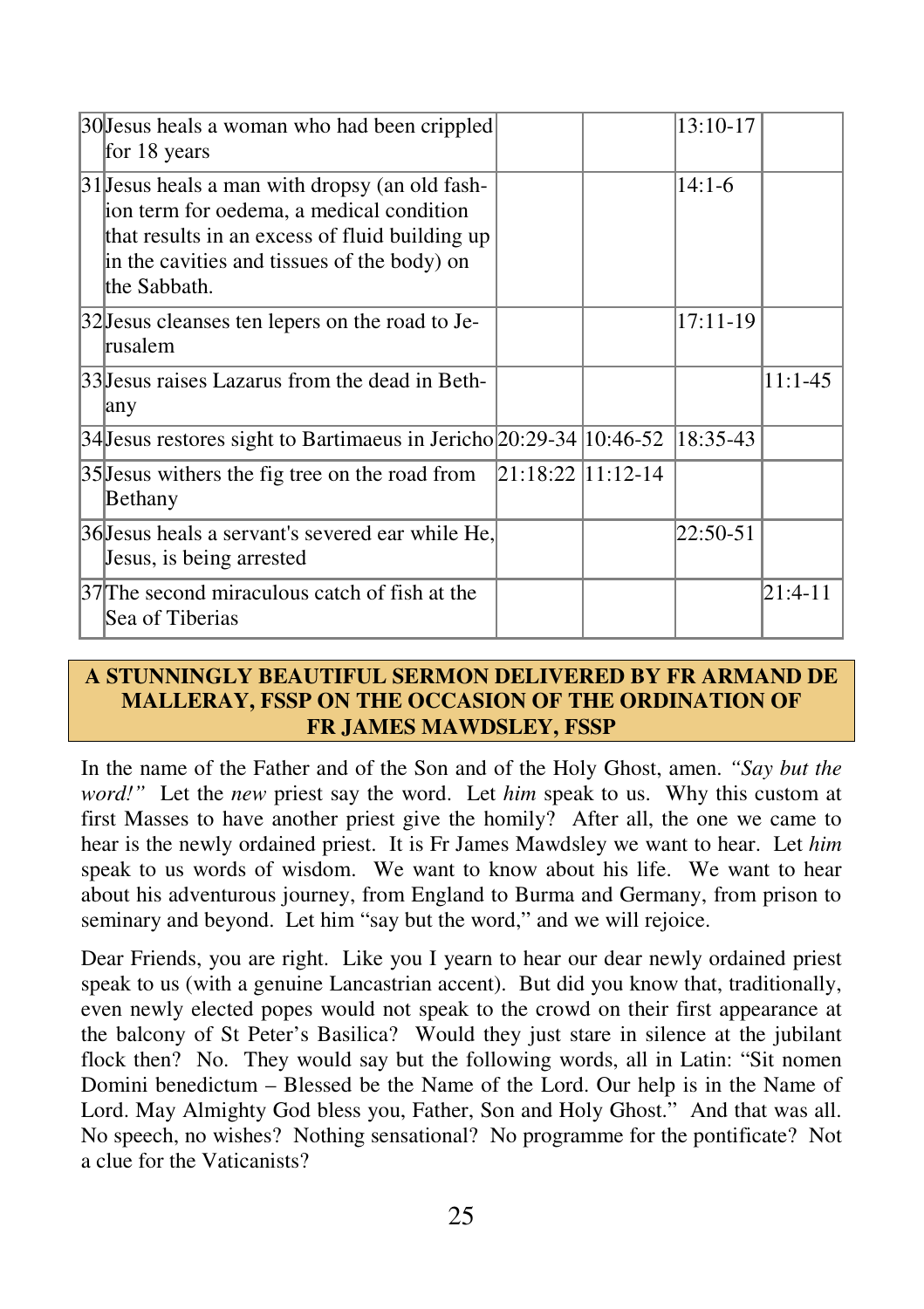Just the opposite, in fact. God's blessing to men, imparted by God's priests, is the fundamental programme. When you think of it, those words are the most important ones. They are the ones we need to hear from the Vicar of Christ, and from a newly ordained priest. What words? Jesus is Lord. God blesses us. No priest matters alone. Christ matters. The word we truly need to hear from the priest is Christ Himself, since Christ is the eternal Word of the Father. If a priest does not speak the Word Incarnate to us, that priest will not save us. If a priest speaks about himself, instead of Christ, his words are wasted. His words are sinful, because he was ordained for one thing: to speak Christ to us. To communicate the Saviour through his words to our souls. Speak then, dear priest, speak to us: "Say but the word!"

Have patience, dear friends: Fr Mawdsley will soon turn to you and speak to you. Before Holy Communion he will present to you the Divine Victim, white and immaculate in his hand, and he will proclaim: "Ecce Agnus Dei, ecce qui tollit peccata mundi! – Behold the Lamb of God, behold him who takes away the sins of the world". And you will unite with the servant answering, talking to Christ Himself: "Say but the word – and my soul shall be healed."

## **We Desire a Healing Word**

"Say but the word!" We desire a healing word. We need a word to travel to us. We want a word to be sent to us, to touch our ear-drums and through them to resonate in our souls and to cleanse our hearts. We need this saving Word, because our souls are wounded, because our hearts are deaf. Indeed our souls cannot hear. They will not listen. Why such an infirmity? Why? Why!

Remember: when Adam and Eve turned away from God, when they committed the first sin, they shut themselves up against God's love. They stopped listening to the voice of God. That divine voice had created the whole world, but they ignored it. That divine voice had uttered words of spectacular splendour and of loving might: *"Let there be light! – and light was. Let the dry land appear! And it was so done. Let the earth bring forth the green herb! – and so it happened. God also said: Let the waters bring forth the creeping creature having life, and the fowl that may fly over the earth under the firmament of heaven. Let us make man to our image and likeness: and let him have dominion over the fishes of the sea, and the fowls of the air, and the beasts, and the whole earth, and every creeping creature that moveth upon the earth. And God created man to his own image".* 

Rather than listening to God's beautiful voice, to God's generous law, Adam and Eve believed another voice instead. Whose voice? The voice of the devil, luring them: *"You shall not die. You shall be like gods."* As a result, their souls lost the capacity for listening to the nourishing Word of God. They lost the capacity for welcoming the life-giving Word of God.

*"Say but the word – and my soul shall be healed."* But God sent his Word into our world, into our flesh, to save Adam and Eve and all of us their fallen children. Our healing is through hearing anew the saving Word of God. We are like victims after a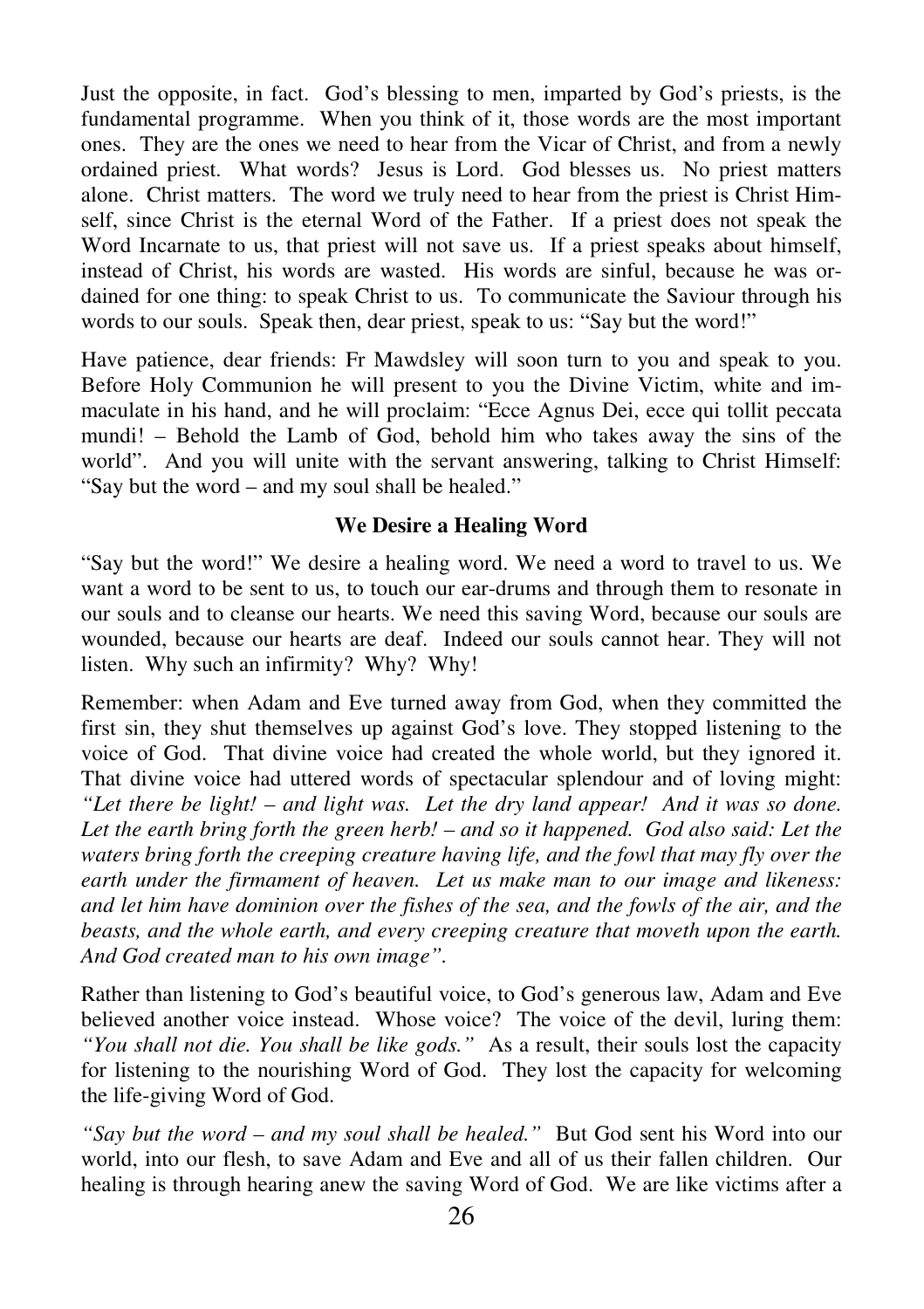bomb set off by terrorists. The blast of the explosion has damaged our inner ears. We need healing so that we may listen again. We need the Word that saves. We need the only sound that can reach wounded ears and restore hearing to our souls.

## **Who Will Speak That Word for Us?**

And *who* will speak it for us? Who will say but the word of life, that we may be healed? Will our parliaments and tribunals say but the word of life, so that justice be done? Will our schools and universities say but the word of life, that truth may be taught? Will our media say but the word of life, that we may be informed? Will our entertainers say but the word of life, to recreate our souls? Will our pharmacies and hospitals say but the word of life, that we may be cured? Will they? Do they? They should. They could. If only they were docile! If only they loved light! If only they were alive! Meanwhile, and until judgment, *who* will say but the word, that we may find peace, and forever rejoice? I ask you. Who?

The priest. The priest is the one. The priest is the one who will say but the word of life – no other word. The priest is the one empowered to speak Christ to us. But how can he do that, you wonder? Will seven years at seminary suffice to say but the word of salvation? How many doctorates are needed to speak Christ? How much eloquence? And is Fr Mawdsley not too young – are they not *all* too young: should not one have lived several lives to speak Christ to us relevantly?

You are right, dear friends. Your priests could have all that, ideally; but it will not suffice. Spiritual formation, diligent studying and human experience are needed, but only as means to an end. What end? The priest must not only speak to us *about* Christ. Any professor can do it, any historian of religion, any sociologist can. Rather, the priest must essentially speak to us Christ Himself. Literally. What do we mean by literally speaking Christ? We mean this: *"Take and eat ye all of this. 'For this is my Body.'"* Again, what do we mean by literally? We mean this: *"This is the Chalice of my Blood, of the New and Eternal Testament: the Mystery of Faith: which shall be shed for you and for many unto the remission of sins."*

This is "speaking Christ" to men and women, literally. This is what the priest – and only the priest – is empowered by God to perform. When the priest speaks those most sacred words during Holy Mass, it is Christ Who speaks through him. It is Christ Who makes Himself present: truly present, really present, substantially present under the externals of bread and wine. Such is the Word, the saving Word, which the priest is called to speak. He speaks it every day. He speaks it at every Mass. He speaks it for the greater glory of God the Father and for the salvation of souls.

## **What the Devil Says**

Pardon? What did you say? Someone just spoke. Somebody just spoke words: not words of life though. I hear his voice. Can't you hear it? This voice murmurs close to our ears... Listen... *"Hocus Pocus. Hocus... Pocus... It is all some silly magic."* This voice suggests that such a change of bread and wine into God Incarnate is not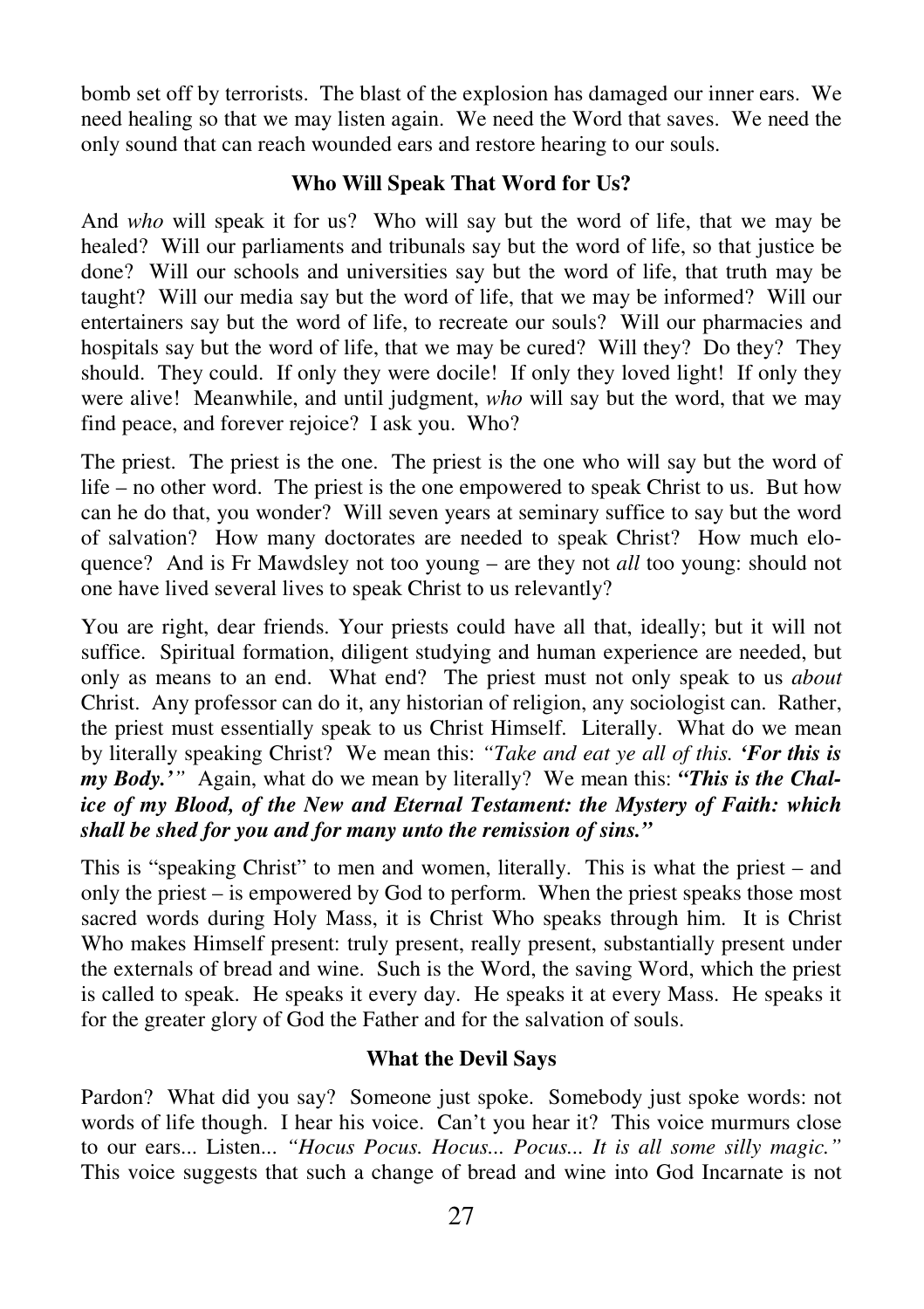true. That it *cannot* be true. That it *must* not be true. This voice suggests we came down to earth – and forgot heaven! This voice asks us to be *reasonable*, to be *scientific*. This voice demands that we should leave superstition behind, and that we stand up as adults for the honour of mankind! This voice proclaims that we cannot allow the Eucharistic claim: "Before consecration the host is round, white, light" it says. "So it remains after consecration: round, white, light. So it remains inside: just bread and nothing more. There is no change inside, if the outside remains. Transubstantiation is a dream, a sham, a lie. No!" the voice goes on, "if there be a God, It is in the Host perhaps *symbolically*, not literally".

My friends, what will we answer the Prince of this World; that fallen angel? Will we keep silent? Will we be impressed? Will he shake our faith? God forbid! Rather, we will answer this: That there is a God, he knows it too well, he who forsook Him. We will unmask him, the Father of Lies. He denies the power of priests to transubstantiate bread and wine into Christ's true Body and Blood, literally. Why then, in the desert once, did he ask the Sovereign High Priest to change stones into bread? Did he doubt the power of the Word Incarnate, then? In fact the devil knows full well the truth of this Eucharistic change. He knows that Jesus truly takes the place of the bread and wine, while their externals remain.

As with utter reverence we swallow the Sacred Host, the devil envies this sweet and divine *possession* which love grants to our souls; and he wishes hatred could match it. The devil believes in transubstantiation, and he trembles. He wants to possess our souls with hatred, and the Host prevents him from doing so. Mad with terror and with jealousy, his usual trick is to claim for himself the very power he cannot defeat. That is why he boasts of transubstantiating. He affirms in his turn that externals remain while inside substances are swapped. Every day he transubstantiates. Every night he transubstantiates. Everywhere he transubstantiates. How does he do it? We can't ignore it, tragically.

Consider. The priests of God take bread and they say but the word: *"This is my Body"* – and bread is no more, and Jesus is there. Such is our *faith*. In contrast, the Prince of Darkness takes tiny babies and says to the world: "This is *no*body". Such is his "*science*". The externals remain: the limbs and tiny fingernails, the gestures and smiles go on just the same as before, and in the tiny chest, the heart continues to beat. But inside, we are told, a radical change occurred. Before a contrary law is passed, the mother carries a human person in her womb, her baby – but once the dreadful words are spoken to her, by her, only organic matter, only living matter, is now to be found. This is magic!

## **Faking Transubstantiation**

Some reject the Holy Eucharist as unscientific because no molecular change can be detected after transubstantiation: the DNA is still that of wheat - as if a microscope could show the substance. And yet, they detect no change either in the DNA of a foetus, at whichever stage in its gestation, before or after any law is passed about him or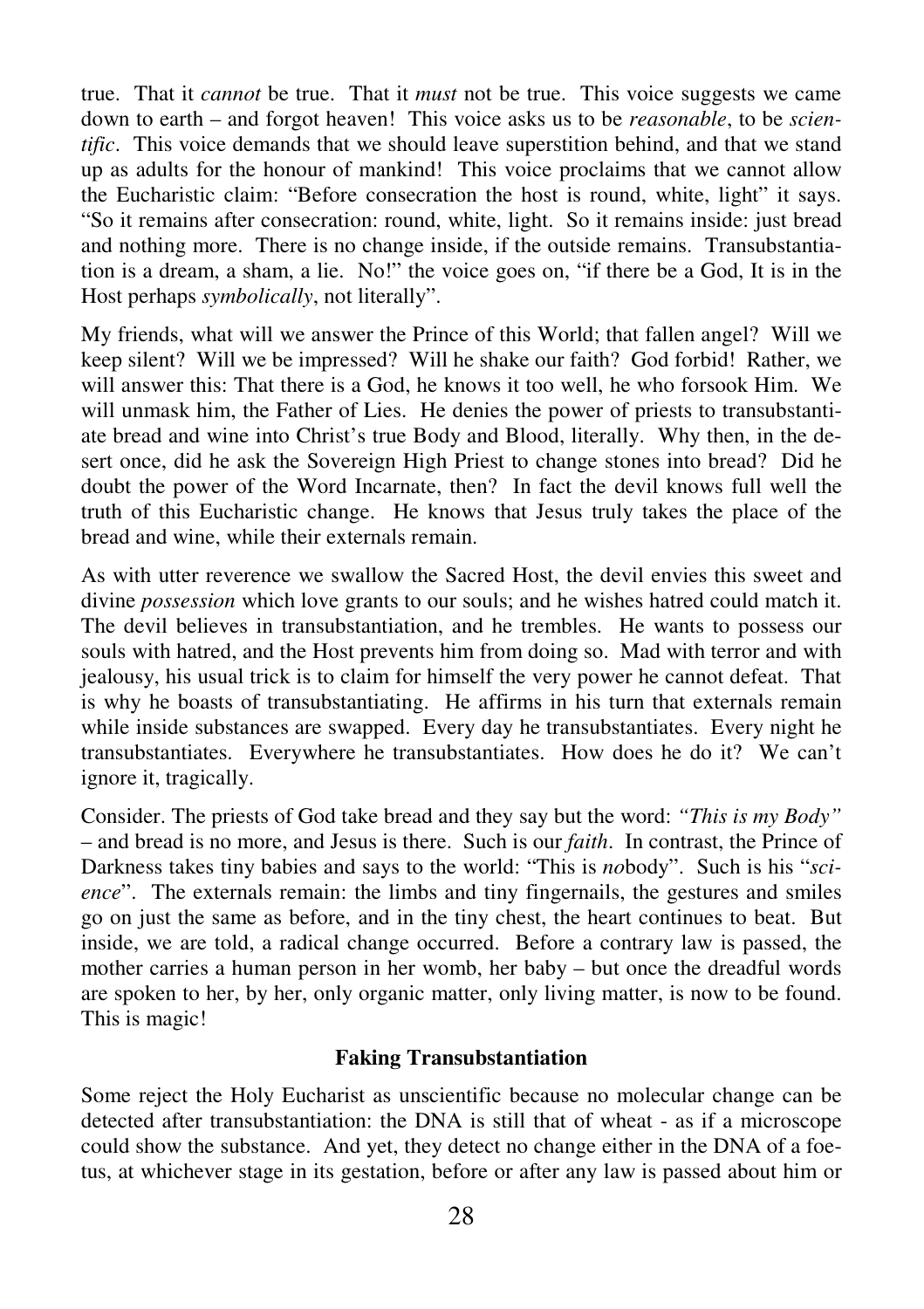her. Its DNA is still *not* that of the mother, nor that of a strawberry either, but of a distinct human person. It was never the same as the mother's, and never will be. "Never mind, Baby's gone!" – *science* and *law* proclaim.

Such is that alleged transubstantiation. "This is *no* baby. This is *nobody*. This is *your* body. This is *my* body." Every time such incantations are spoken by a parliament, by a tribunal, by a physician; even by a lover or, worse, by parents: "This is nobody – this is just something", the devil's transubstantiation occurs. Just like a miracle... Instantaneously, Baby ceases to be Baby; he becomes living matter, disposable at will. How many men and women are thus enthralled by this legal magic? None is unscathed. Some are mere victims. How many are misled into saying: "This is *my* body"? We know that many speak those words under pressure, out of ignorance or because all other paths seem blocked. God only knows their hearts: *we* must pray for more light.

Of course the devil *lies*, fooling so many souls in the name of freedom. He fakes the power of the living Word. He speaks but one word: "Death", and innocent human lives are turned into gold by *Banned Personhood* and other so-called reproductive *health providers*, more successful than the alchemists of old. Instead, the priests of God speak but the word, and mere matter  $-$  bread and wine  $-$  is turned into life, human life, divine life: Christ, Life Itself. Dear Friends, I ask you today, during this First Mass of our dear new priest: Who will we believe? Who will we follow? Who will give us life? Whose flesh will feed us: that of our children – or that of the Lamb?

## **Born to Feed Us**

As if we did not know... As if we had forgotten that the Prince of Peace, Jesus, chose to be born of a woman, in a town whose name "Bethlehem" means "House of Bread". As if we had not seen Him lying as Food in a manger – as again depicted before our eyes on this reredos above our altar. As if we had not noticed that this posture of Christ as our heavenly Food, far from being accidental, is the very sign given us by the angel: *"And this shall be a sign unto you. You shall find the infant wrapped in swaddling clothes, and laid in a manger"* (Luke 2:12).

As if we could ignore that King Herod, inspired by the devil, tried to snatch from us our heavenly Bread, when he *"killed all the male children that were in Bethlehem, and in all the borders thereof, from two years old and under"* (Mattthew 2:16)*.* As if we had forgotten that the Saviour inaugurated His public life at Cana, by changing water into wine, later to change wine into His Blood. As if we did not see that He later multiplied bread twice to feed his people, later to give His own flesh as the Bread of Heaven.

*"Say but the word!"* The Word of Life. Yes, my friends, God in His mercy has empowered men with His divine prerogative over His creation. God in His mercy for us fallen children of Adam and Eve, calls men from among us, like Fr Mawdsley, to make Him present for real in our midst. God made Man, Jesus Christ, in His mercy makes Himself truly present – not symbolically – under the externals of bread, in the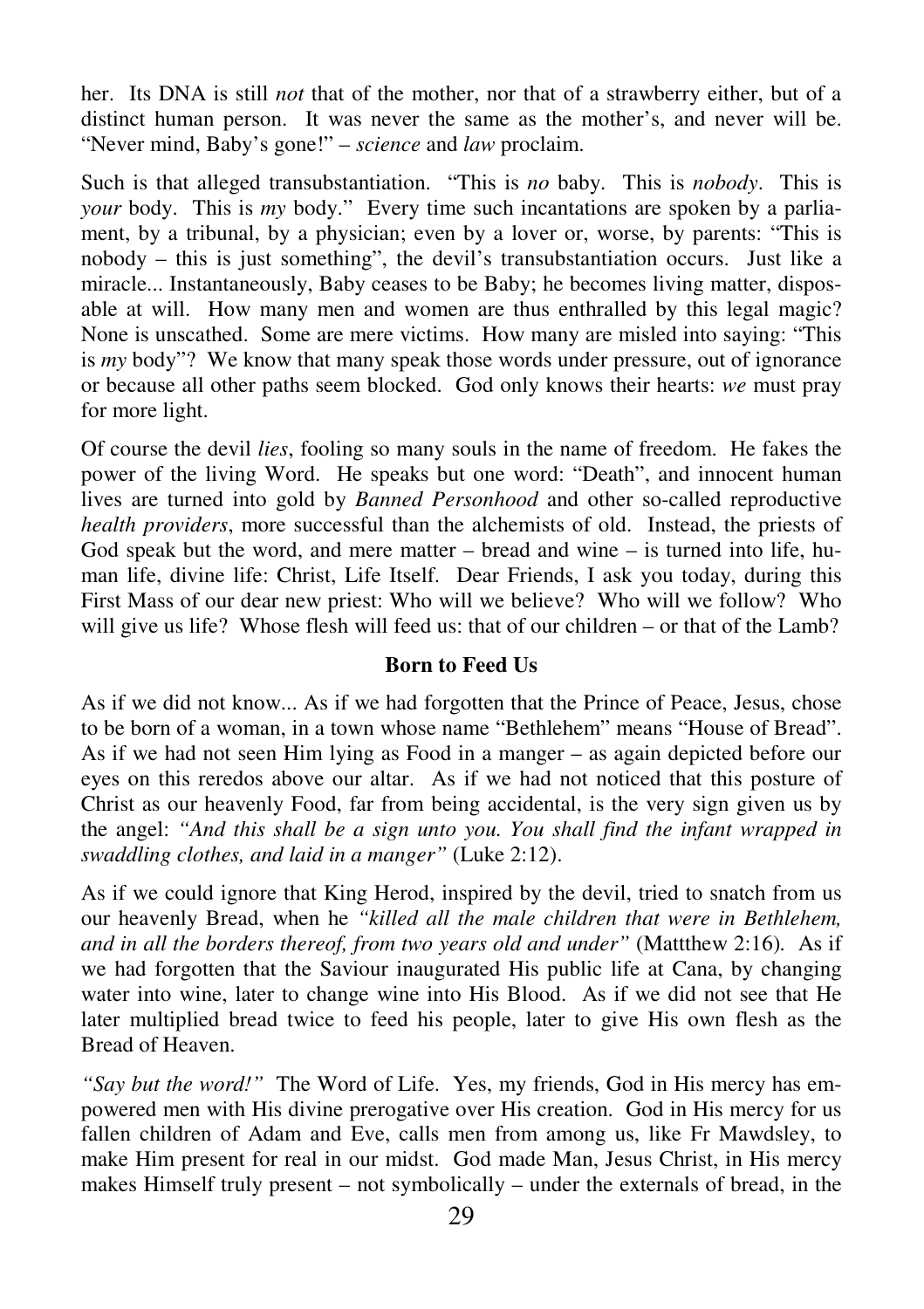most Holy Eucharist. Today then, let us give thanks for such a wondrous Gift! Today let us rejoice, for a new priest is given to us. Soon at the altar, for us he will say but the Word. For us he will utter: *"This is My Body"* – and God will be there, living and saving in our very midst.

## **Conclusion**

I conclude with one who gave us Jesus. She is Our Lady. She is our Mother. The Most Holy Virgin Mary, the Immaculate Mother of God. This place is hers. This beautiful church in particular is *St Mary's* Church. We want to be hers as well. We want her to lead us to Jesus, since she is the shortest way, the safest way, the only way to Him. Please note that she is not a priest. And yet, before any priest ever said the word, she spoke, at the Annunciation. When she responded to the Archangel Gabriel: "Fiat – Let it be done", at that moment, by the power of God, what was so far only organic matter in her virginal womb was made a human child (and divine): Christ, the Word made flesh. And God dwelt amongst us. Oh, sweet Mother of the High Priest, teach us to love your Son! Mother of priests, obtain for us thousands of holy priests! Our Mother through grace, say but the word, and our country shall be healed. Say but the word, and England shall be thine again. Say but the word, and our land shall be cleansed from its iniquity. My friends, listen ... She is about to answer. What will she say? She will not say "This is *no*body" – since she is the Woman who crushed the head of the Serpent. She will not say "This is *my* Body", because she is not Christ but His Mother. She looks at England; she looks at the hearts of all of us sinners, contrite and hopeful. She sees every man, every woman and child and she opens her lips, saying but these words: "This is my *dowry*".

In the name of the Father and of the Son and of the Holy Ghost, amen.

This homily was published as part of the book Ego Eimi – It is I, Falling in Eucharistic Love, by Fr de Malleray, with a Foreword by Bishop Athanasius Schneider Lumen Fidei Publisher, Ireland.

[https://www.lumenfidei.ie/product/ego-eimi-it-is-i/]

# **FROM THE MAIL BOX**

**NB Because of the toxic atmosphere in which orthodox priests have to work in the modern Church, we never publish their real names. All priests are called Fr Ignobilis and reside in Stat Veritas for the purposes of this mailbox** 

*" ... lift up your heads, the victory is at hand"* 

Keep up the good and vital work. The truth alone sets us free. It gives us the courage to stand steadfast in the Faith. Great courage to endure the battle now on, which will grow fiercer in the immediate future. We must listen for the voice of Our Lord: "Be not afraid , it is I ......I have overcome the world."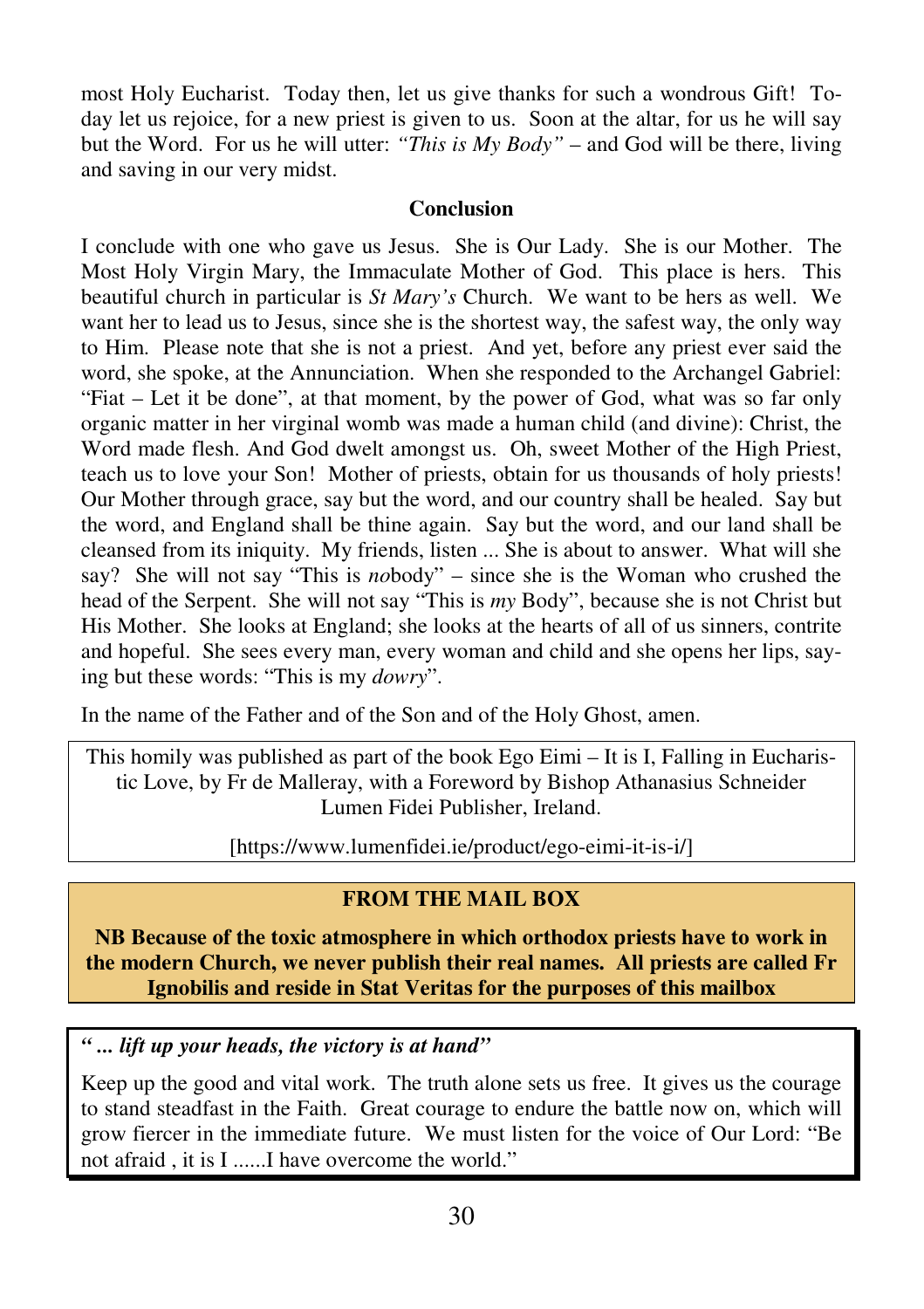# VIVA CRISTO REY

# **Edward Swarbrick (Liverpool - Merseyside)**

## *" ... Thanks for exposing this outrage"*

Dear Graham - So the Holy Koran authorises the rape and murder of non-Muslim women! Thanks for exposing this outrage. Facts like this are crying out to be published so as to forewarn all potential victims. Our supine cowardly media do not.

ISIS psychopaths rape and murder and, to add a final touch to their wickedness, burn down homes, doubtless shouting 'Allah Akbar' as they do it. Allah the merciful and his paedophile prophet (peace be upon him!) apparently looks down approvingly on this splendid work.

Whence comes all this anger and hatred? When people hide a guilty secret or are possessed by a false belief system, when challenged they tend to react violently, and sometimes very violently according to the depth and seriousness of their error. This can be hidden from them in their subconscious so that 'know not what they do'. In other words, they are psychopathic. Only men in that mental condition could have killed and dismembered two innocent young women.

Note also a similar, if not so bloody, ferocity in early Protestants. I have met many Protestants apparently decent amiable and law abiding who, when the conversation turns to the Catholic Church, have a complete change of countenance and express very negative, irrational and completely uninformed attitudes (but not before Buddhism and Islam). Yours sincerely:

## **Jim Allen (Torquay - Devon)**

## *"vile, offensive and inaccurate!"*

Dear Mr Graham Moorhouse - You may be aware that the Holy Relics of St Therese are 'on tour' in Scotland, until 20th Sept. There has been excellent coverage of the event by an organisation called Sancta Familia Media, especially on their Facebook  $page(s)$ . I was pleased to be accepted onto the group recently and have been posting lots of stuff - until yesterday that is, when I posted the link to the latest edition of your excellent and very punchy 'Flock'.

Alas, someone by the name of Martin Mann (who resides in Coatbridge) took exception to this and complained to the administrator (one JP Mallon), claiming that it 'had no place' on the page, because he found the contents 'vile, offensive and inaccurate'! JP Mallon only sided with this guy - and as a result I have now been kicked out of the group, all my postings (including some lovely memes I put together of Our Blessed Lady) have all been deleted.